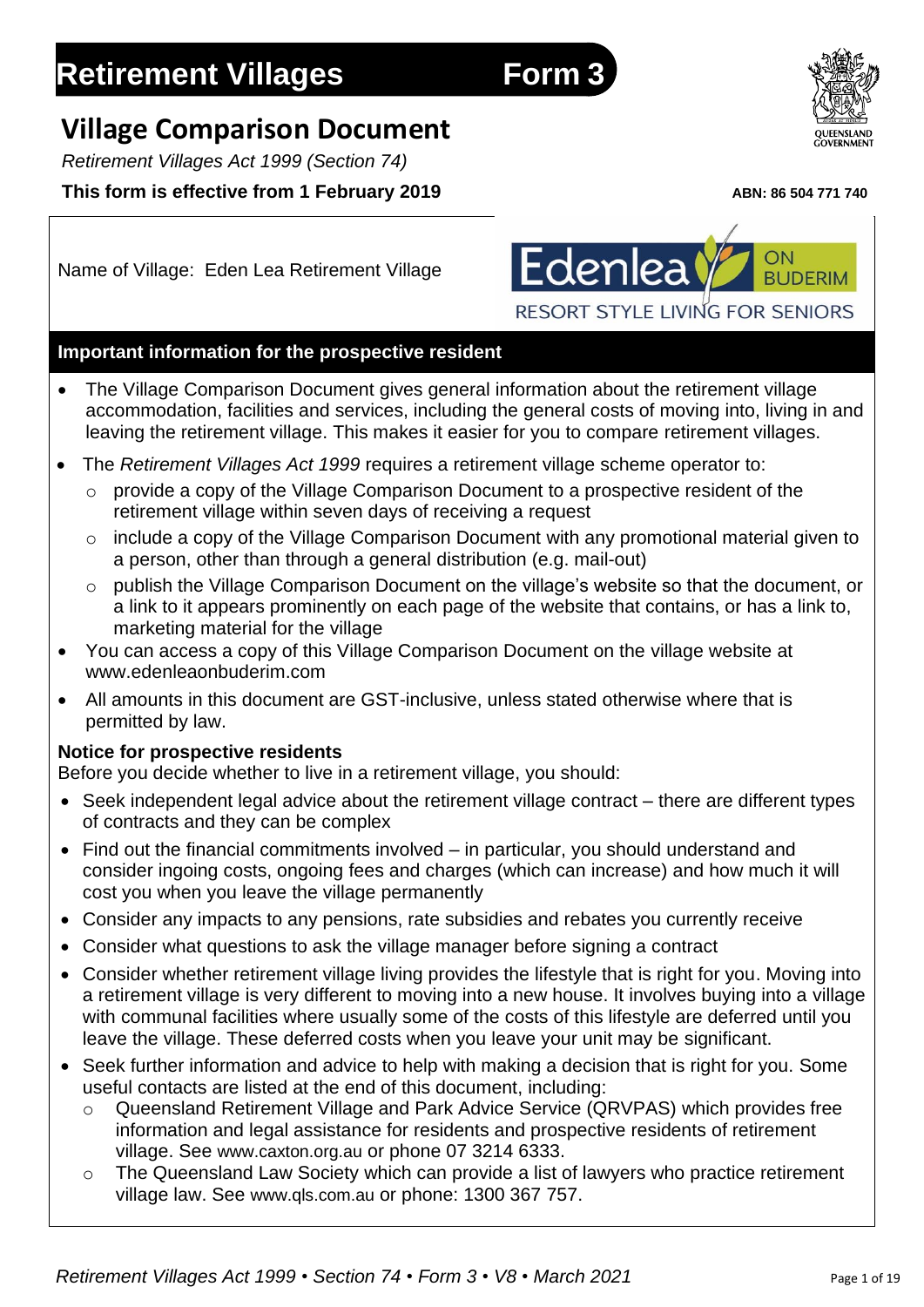#### **More information**

- If you decide to move into a retirement village, the operator will provide you with a Prospective Costs Document for your selected unit, a residence contract and other legal documents.
- By law, you must have a copy of the Village Comparison Document, the Prospective Costs Document, the village by-laws, your residence contract and all attachments to your residence contract for at least 21 days before you and the operator enter into the residence contract. This is to give you time to read these documents carefully and seek professional advice about your legal and financial interests. You have the right to waive the 21-day period if you get legal advice from a Queensland lawyer about your contract.

**The information in this Village Comparison Document is correct as at 1 Feb 2022 and applies to prospective residents.**

**Some of the information in this document may not apply to existing residence contracts.**

| Part 1 - Operator and management details  |                                                                       |  |  |  |
|-------------------------------------------|-----------------------------------------------------------------------|--|--|--|
| 1.1 Retirement village<br><b>location</b> | Retirement Village Name Eden Lea Retirement Village                   |  |  |  |
|                                           | Street Address 2 - 26 Townsend Road (Cnr Burnett Street)              |  |  |  |
|                                           | Suburb: Buderim State: QLD Post Code: 4556                            |  |  |  |
| 1.2 Owner of the land<br>on which the     | Name of land owner: Eden Lea Retirement Village Pty Ltd               |  |  |  |
| retirement village<br>scheme is located   | Australian Company Number (ACN) 062 954 769                           |  |  |  |
|                                           | Address: 2 - 26 Townsend Road                                         |  |  |  |
|                                           | Suburb: Buderim<br>State: QLD<br>Post Code: 4556                      |  |  |  |
| 1.3 Village operator                      | Name of entity that operates the retirement village (scheme operator) |  |  |  |
|                                           | Eden Lea Retirement Village Pty Ltd                                   |  |  |  |
|                                           | Australian Company Number (ACN): 062 954 769                          |  |  |  |
|                                           | Address: 2 - 26 Townsend Road                                         |  |  |  |
|                                           | Suburb: Buderim State: QLD<br>Post Code; 4556                         |  |  |  |
|                                           | Date entity became operator: 11 November 1994                         |  |  |  |
|                                           |                                                                       |  |  |  |
|                                           |                                                                       |  |  |  |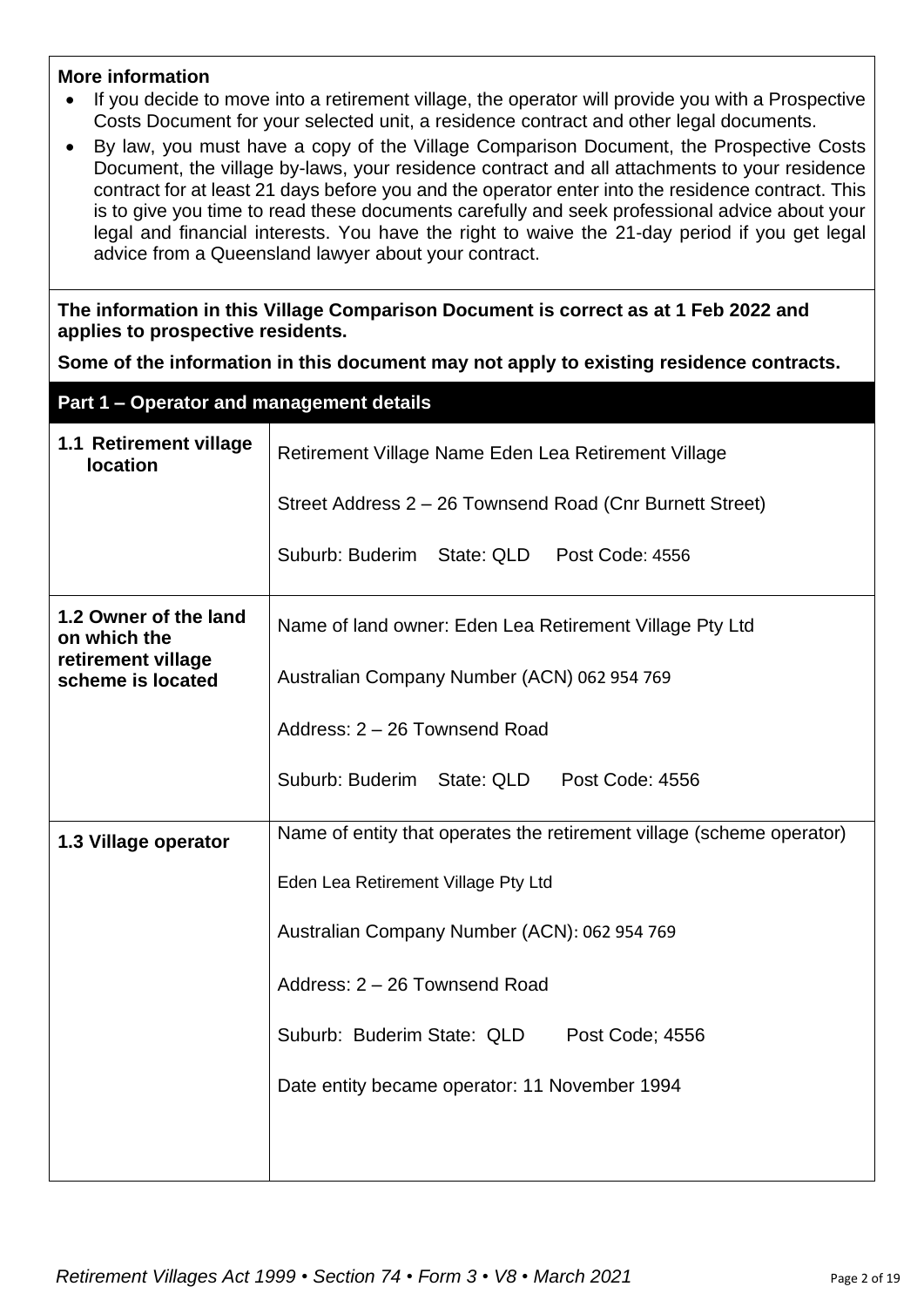| 1.4 Village                                   | Name of village management entity and contact details:                                                                                      |  |  |  |
|-----------------------------------------------|---------------------------------------------------------------------------------------------------------------------------------------------|--|--|--|
| management and<br>onsite availability         | Eden Lea Retirement Village Pty Ltd                                                                                                         |  |  |  |
|                                               | Australian Company Number (ACN): 062 954 769                                                                                                |  |  |  |
|                                               | Phone: 07 5476 8900 Email: reception.edenlea@outlook.com                                                                                    |  |  |  |
|                                               | An onsite manager (or representative) is available to residents:                                                                            |  |  |  |
|                                               | $\boxtimes$ Full time                                                                                                                       |  |  |  |
|                                               |                                                                                                                                             |  |  |  |
|                                               | Onsite availability includes:                                                                                                               |  |  |  |
|                                               | Weekdays: 8:30am to 5:00pm                                                                                                                  |  |  |  |
|                                               | Public holidays and weekends: 9:00am to 5:00pm                                                                                              |  |  |  |
|                                               |                                                                                                                                             |  |  |  |
| <b>1.5 Approved closure</b>                   | Is there an approved transition plan for the village?<br>$\Box$ Yes $\boxtimes$ No                                                          |  |  |  |
| plan or transition plan<br>for the retirement | Is there an approved closure plan for the village?                                                                                          |  |  |  |
| village                                       | $\Box$ Yes $\boxtimes$ No                                                                                                                   |  |  |  |
|                                               | A written closure plan approved by the residents of the village (by a<br>special resolution at a residents meeting) or by the Department of |  |  |  |
|                                               | Housing and Public Works is required if an operator is closing a                                                                            |  |  |  |
|                                               | retirement village scheme. This includes winding down or stopping to<br>operate the village, even temporarily.                              |  |  |  |
|                                               |                                                                                                                                             |  |  |  |
|                                               |                                                                                                                                             |  |  |  |
|                                               |                                                                                                                                             |  |  |  |
| Part 2 - Age limits                           |                                                                                                                                             |  |  |  |
| 2.1 What age limits                           | Single occupants must be at least 65. For multiple occupants, one                                                                           |  |  |  |
| apply to residents in<br>this village?        | must be at least 65 and the other must be at least 60.                                                                                      |  |  |  |
|                                               | The scheme operator must be satisfied that each occupant is able to                                                                         |  |  |  |
|                                               | live independently in the accommodation unit and is a suitable person                                                                       |  |  |  |
|                                               | to live in the village.                                                                                                                     |  |  |  |
|                                               |                                                                                                                                             |  |  |  |
|                                               | <b>ACCOMMODATION, FACILITIES AND SERVICES</b>                                                                                               |  |  |  |
| 3.1 Resident                                  | Part 3 - Accommodation units: Nature of ownership or tenure<br>Freehold (owner resident)                                                    |  |  |  |
| ownership or tenure of                        | $\boxtimes$ Lease (non-owner resident)                                                                                                      |  |  |  |
| the units in the village<br>is:               | Licence (non-owner resident)                                                                                                                |  |  |  |
|                                               | Share in company title entity (non-owner resident)                                                                                          |  |  |  |
|                                               | Unit in unit trust (non-owner resident)                                                                                                     |  |  |  |
|                                               | Rental (non-owner resident)                                                                                                                 |  |  |  |
|                                               | Other                                                                                                                                       |  |  |  |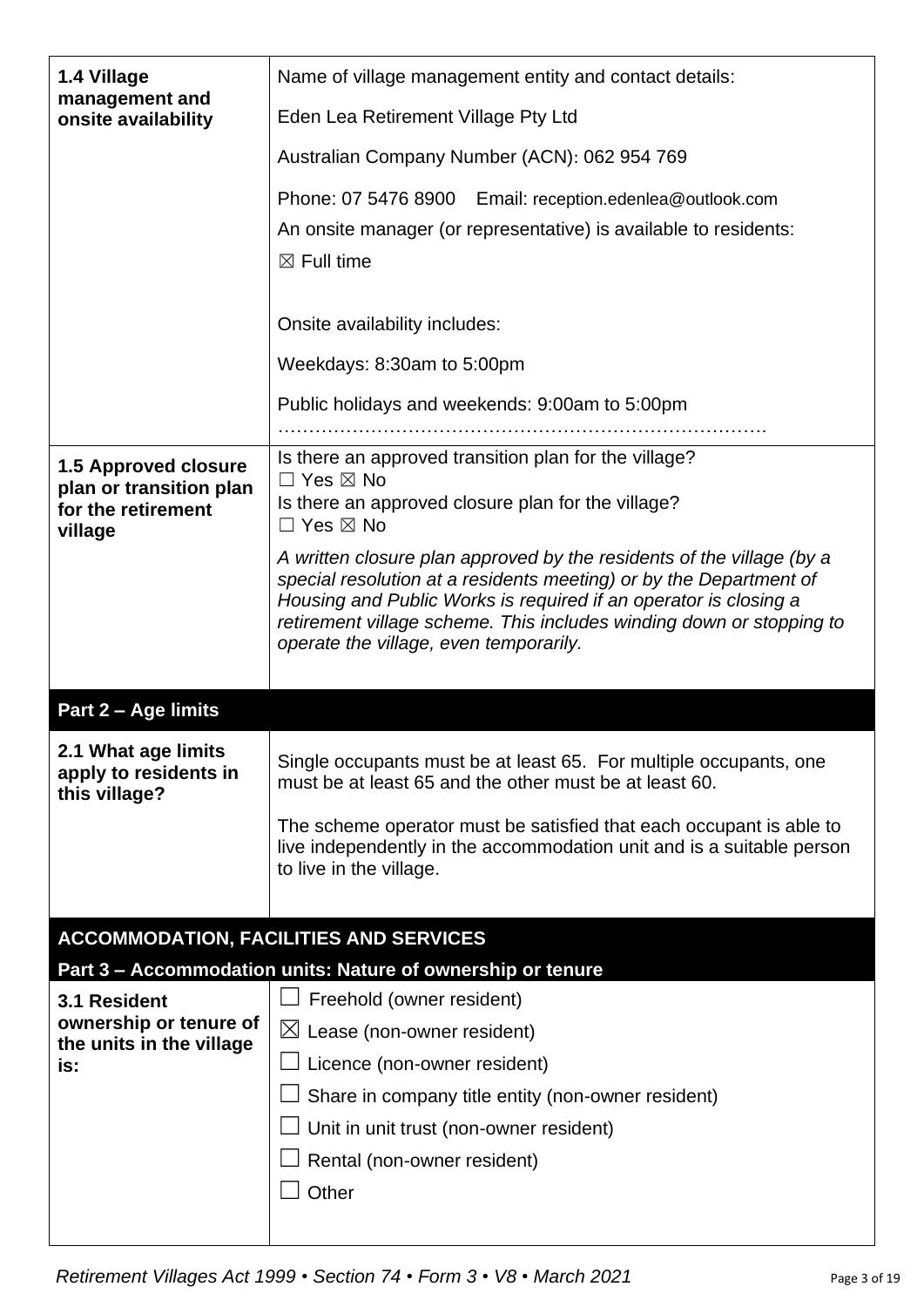|                                          | <b>Accommodation types</b>                                 |                                                                                                                                                                                                                                    |     |  |  |  |
|------------------------------------------|------------------------------------------------------------|------------------------------------------------------------------------------------------------------------------------------------------------------------------------------------------------------------------------------------|-----|--|--|--|
|                                          | 3.2 Number of units by<br>accommodation type<br>and tenure | There are 140 units in the village, comprising 130 single story units and<br>10 units in multi-story building with 2 levels                                                                                                        |     |  |  |  |
|                                          | <b>Accommodation</b><br>unit                               | <b>Freehold</b><br>Leasehold<br><b>Licence</b><br><b>Other</b>                                                                                                                                                                     |     |  |  |  |
|                                          | Independent living<br>units                                |                                                                                                                                                                                                                                    |     |  |  |  |
|                                          | <b>Studio</b>                                              |                                                                                                                                                                                                                                    |     |  |  |  |
|                                          | One bedroom                                                |                                                                                                                                                                                                                                    |     |  |  |  |
|                                          | Two bedroom                                                |                                                                                                                                                                                                                                    | 51  |  |  |  |
|                                          | Three bedroom                                              |                                                                                                                                                                                                                                    | 79  |  |  |  |
|                                          | Serviced units                                             |                                                                                                                                                                                                                                    |     |  |  |  |
|                                          | <b>Studio</b>                                              |                                                                                                                                                                                                                                    |     |  |  |  |
|                                          | One bedroom                                                |                                                                                                                                                                                                                                    |     |  |  |  |
|                                          | Two bedroom                                                |                                                                                                                                                                                                                                    |     |  |  |  |
|                                          | Three bedroom                                              |                                                                                                                                                                                                                                    |     |  |  |  |
|                                          | Other                                                      |                                                                                                                                                                                                                                    |     |  |  |  |
|                                          | Two Bedroom<br>apartment                                   |                                                                                                                                                                                                                                    | 9   |  |  |  |
|                                          | Three bedroom<br>apartment                                 |                                                                                                                                                                                                                                    | 1   |  |  |  |
|                                          | Total number of units                                      |                                                                                                                                                                                                                                    | 140 |  |  |  |
|                                          | <b>Access and design</b>                                   |                                                                                                                                                                                                                                    |     |  |  |  |
| 3.3 What disability<br>access and design |                                                            | $\boxtimes$ Level access from the street into and between all areas of the unit<br>(i.e. no external or internal steps or stairs) in $\boxtimes$ some units                                                                        |     |  |  |  |
|                                          | features do the units<br>and the village                   | $\boxtimes$ Alternatively, a ramp, elevator or lift allows entry into $\boxtimes$ some units                                                                                                                                       |     |  |  |  |
|                                          | contain?                                                   | $\boxtimes$ Step-free (hobless) shower in $\boxtimes$ some units                                                                                                                                                                   |     |  |  |  |
|                                          |                                                            | $\boxtimes$ Width of doorways allow for wheelchair access in $\boxtimes$ some units                                                                                                                                                |     |  |  |  |
|                                          |                                                            | $\boxtimes$ Toilet is accessible in a wheelchair in $\boxtimes$ some units                                                                                                                                                         |     |  |  |  |
|                                          |                                                            | $\boxtimes$ Other key features in the units or village that cater for people with<br>disability or assist residents to age in place: Some units are fitted with<br>handrails in bathroom, some units are fitted with shower seats. |     |  |  |  |
|                                          |                                                            | $\Box$ None                                                                                                                                                                                                                        |     |  |  |  |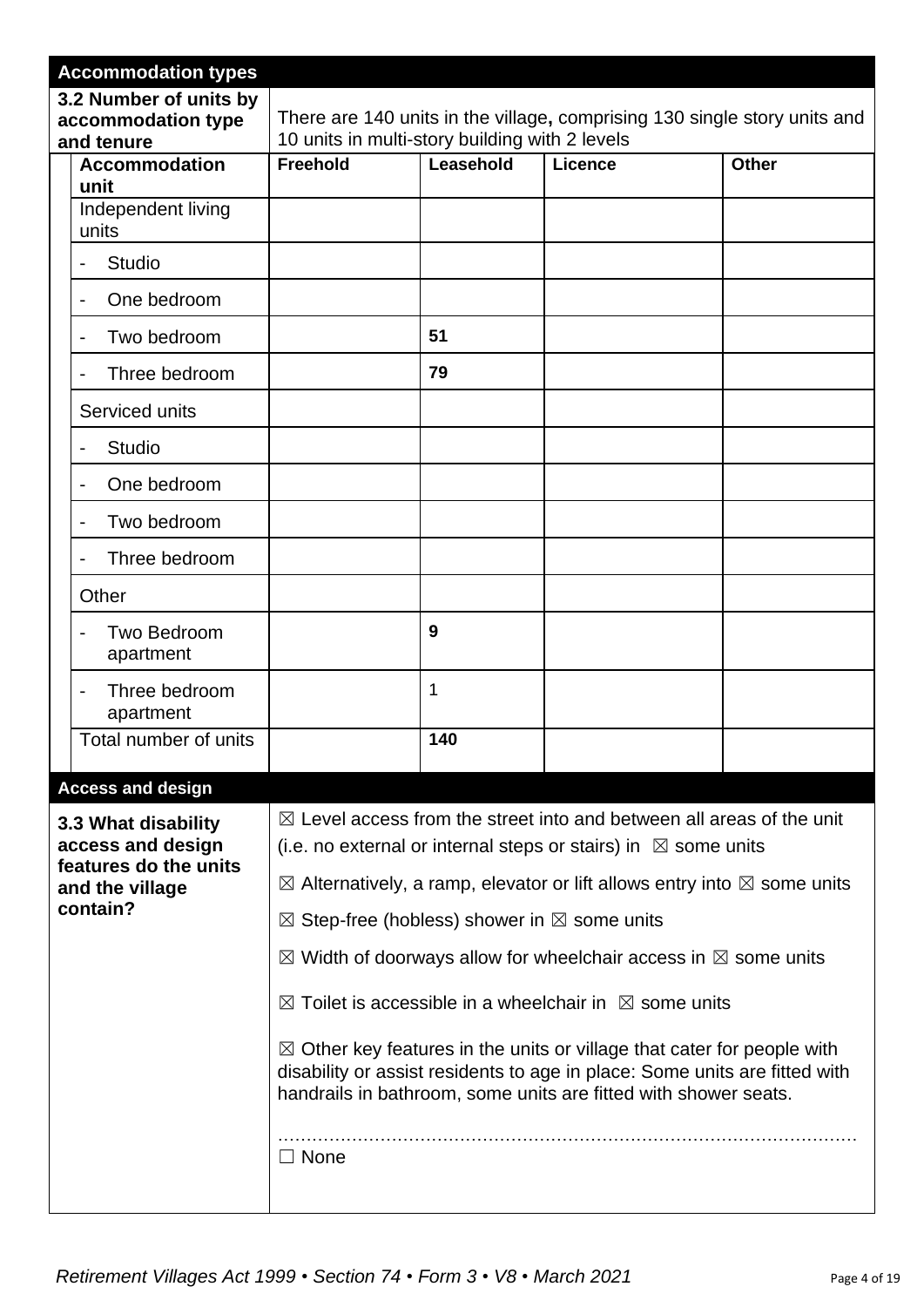|  | Part 4 – Parking for residents and visitors |
|--|---------------------------------------------|
|  |                                             |
|  |                                             |

| 4.1 What car parking<br>in the village is<br>available for<br>residents?                                                                                                                                                                             | $\boxtimes$ All units [Villas 1 -138] with own garage or carport attached or<br>adjacent to the unit<br>$\boxtimes$ All units [Apartments 201-211] with own secured car park space<br>separate from the unit<br>Restrictions on resident's car parking include:<br>Residents in Villas 1-138 must park in their own garage or driveway<br>Residents in Apartments 201-211 must park in their designated carpark<br>space under the apartment building only. |
|------------------------------------------------------------------------------------------------------------------------------------------------------------------------------------------------------------------------------------------------------|-------------------------------------------------------------------------------------------------------------------------------------------------------------------------------------------------------------------------------------------------------------------------------------------------------------------------------------------------------------------------------------------------------------------------------------------------------------|
| 4.2 Is parking in the<br>village available for<br>visitors?<br>If yes, parking                                                                                                                                                                       | $\boxtimes$ Yes $\Box$ No<br>Visitors are permitted to park in visitor parking between the hours of                                                                                                                                                                                                                                                                                                                                                         |
| restrictions include                                                                                                                                                                                                                                 | 7:00am and 9:00pm for a maximum period of 4 hours.                                                                                                                                                                                                                                                                                                                                                                                                          |
| Part 5 - Planning and development                                                                                                                                                                                                                    |                                                                                                                                                                                                                                                                                                                                                                                                                                                             |
| 5.1 Is construction or<br>development of the<br>village complete?                                                                                                                                                                                    | Year village construction started: 1992<br>$\boxtimes$ Fully developed / completed<br>Partially developed / completed<br>$\Box$ Construction yet to commence                                                                                                                                                                                                                                                                                                |
| 5.2 Construction,<br>development<br>applications and<br>development<br>approvals<br>Provide details and<br>timeframe of<br>development or<br>proposed development,<br>including the final<br>number and types of<br>units and any new<br>facilities. | Provide detail of any construction, development or redevelopment<br>relating to the retirement village land, including details of any related<br>development approval or development applications in accordance with<br>the Planning Act 2016                                                                                                                                                                                                               |
| 5.3 Redevelopment<br>plan under the<br><b>Retirement Villages</b><br><b>Act 1999</b>                                                                                                                                                                 | Is there an approved redevelopment plan for the village under the<br><b>Retirement Villages Act?</b><br>$\Box$ Yes $\ \boxtimes$ No<br>Note: see notice at end of document regarding inspection of the<br>development approval documents.                                                                                                                                                                                                                   |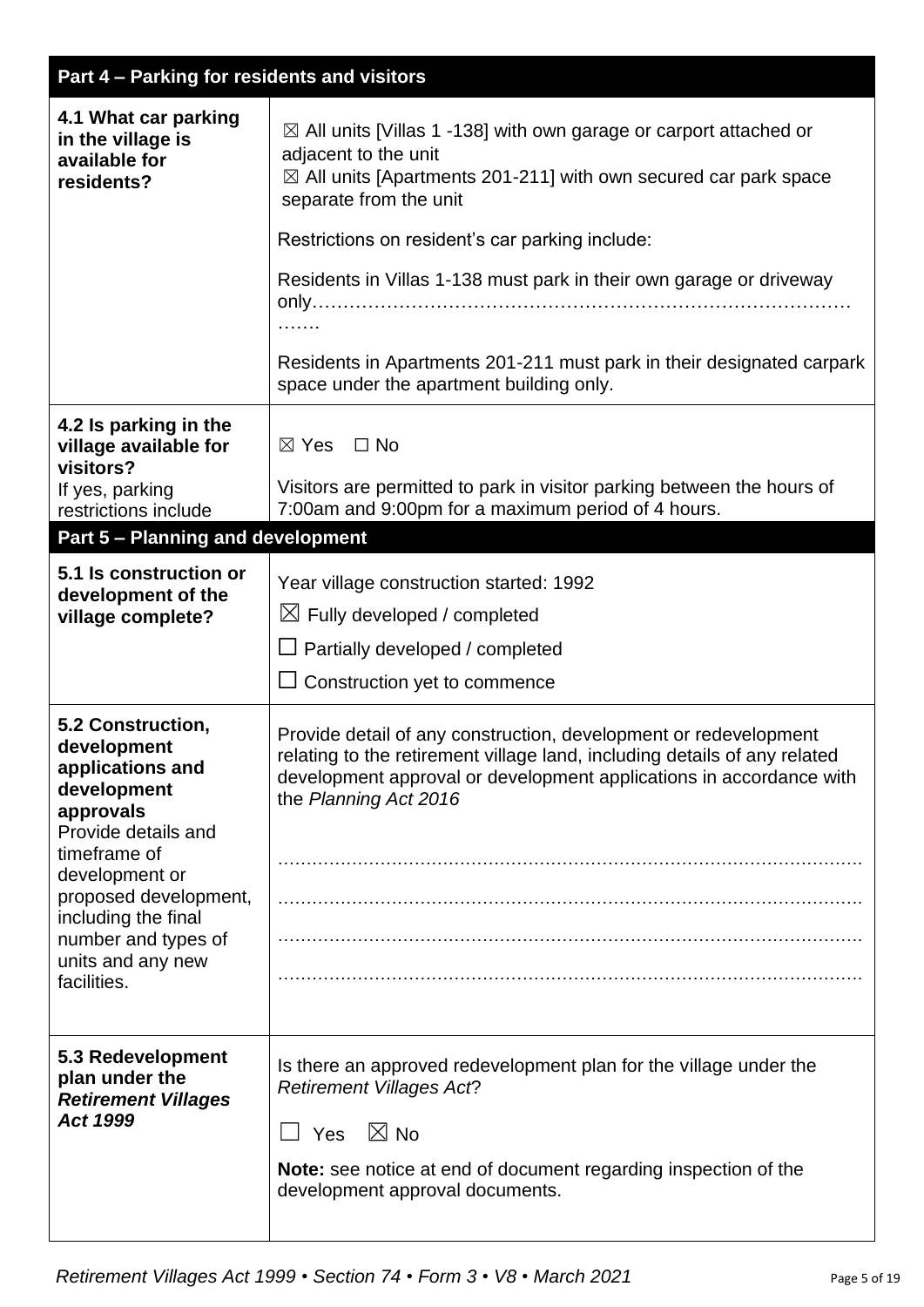| Part 6 - Facilities onsite at the village                                                                         |                                                                                                       |                                                                                                                                                                                                                                                                                                                                                                                                            |  |  |
|-------------------------------------------------------------------------------------------------------------------|-------------------------------------------------------------------------------------------------------|------------------------------------------------------------------------------------------------------------------------------------------------------------------------------------------------------------------------------------------------------------------------------------------------------------------------------------------------------------------------------------------------------------|--|--|
| 6.1 The following<br>facilities are currently                                                                     | $\boxtimes$ Activities or games room                                                                  | $\bowtie$<br>Medical consultation room                                                                                                                                                                                                                                                                                                                                                                     |  |  |
| available to residents:                                                                                           | Arts and crafts room                                                                                  | $\boxtimes$ Restaurant                                                                                                                                                                                                                                                                                                                                                                                     |  |  |
|                                                                                                                   | Auditorium                                                                                            | Shop                                                                                                                                                                                                                                                                                                                                                                                                       |  |  |
|                                                                                                                   | $\boxtimes$ BBQ area outdoors                                                                         | $\boxtimes$ Swimming pool [indoor / outdoor]                                                                                                                                                                                                                                                                                                                                                               |  |  |
|                                                                                                                   | $\boxtimes$ Billiards room                                                                            | [heated / not heated]                                                                                                                                                                                                                                                                                                                                                                                      |  |  |
|                                                                                                                   | $\boxtimes$ Bowling green<br>[indoor/outdoor]                                                         | Separate lounge in community<br>centre                                                                                                                                                                                                                                                                                                                                                                     |  |  |
|                                                                                                                   | Business centre (e.g.                                                                                 | $\boxtimes$ Spa [outdoor heated]                                                                                                                                                                                                                                                                                                                                                                           |  |  |
|                                                                                                                   | computers, printers, internet<br>access)                                                              | Storage area for boats / caravans                                                                                                                                                                                                                                                                                                                                                                          |  |  |
|                                                                                                                   | Chapel / prayer room                                                                                  | Tennis court [full/half]                                                                                                                                                                                                                                                                                                                                                                                   |  |  |
|                                                                                                                   | <b>Communal laundries</b>                                                                             | $\boxtimes$ Village bus or transport                                                                                                                                                                                                                                                                                                                                                                       |  |  |
|                                                                                                                   | $\boxtimes$ Community room or centre                                                                  | Workshop                                                                                                                                                                                                                                                                                                                                                                                                   |  |  |
|                                                                                                                   | $\boxtimes$<br>Dining room                                                                            | Other: kitchen                                                                                                                                                                                                                                                                                                                                                                                             |  |  |
|                                                                                                                   | $\boxtimes$<br>Gardens                                                                                |                                                                                                                                                                                                                                                                                                                                                                                                            |  |  |
|                                                                                                                   | Gym                                                                                                   |                                                                                                                                                                                                                                                                                                                                                                                                            |  |  |
|                                                                                                                   | $\boxtimes$ Hairdressing or beauty<br>room<br>$\boxtimes$ Library                                     |                                                                                                                                                                                                                                                                                                                                                                                                            |  |  |
|                                                                                                                   |                                                                                                       | Details about any facility that is not funded from the General Services Charge paid by residents or                                                                                                                                                                                                                                                                                                        |  |  |
|                                                                                                                   | if there are any restrictions on access or sharing of facilities (e.g. with an aged care facility).   |                                                                                                                                                                                                                                                                                                                                                                                                            |  |  |
|                                                                                                                   | Piccalilli's café is located on site. It is owned and operated by EdenLea Retirement Village Pty Ltd. |                                                                                                                                                                                                                                                                                                                                                                                                            |  |  |
|                                                                                                                   |                                                                                                       |                                                                                                                                                                                                                                                                                                                                                                                                            |  |  |
| 6.2 Does the village<br>have an onsite,<br>attached, adjacent or<br>co-located residential<br>aged care facility? | $\boxtimes$ No<br>Yes                                                                                 |                                                                                                                                                                                                                                                                                                                                                                                                            |  |  |
| may involve entering a new contract.                                                                              | <b>Note:</b> Aged care facilities are not covered by the Retirement Villages Act 1999 (Qld). The      | retirement village operator cannot keep places free or guarantee places in aged care for residents<br>of the retirement village. To enter a residential aged care facility, you must be assessed as eligible<br>by an Aged Care Assessment Team (ACAT) in accordance with the Aged Care Act 1997 (Cwth).<br>Exit fees may apply when you move from your retirement village unit to other accommodation and |  |  |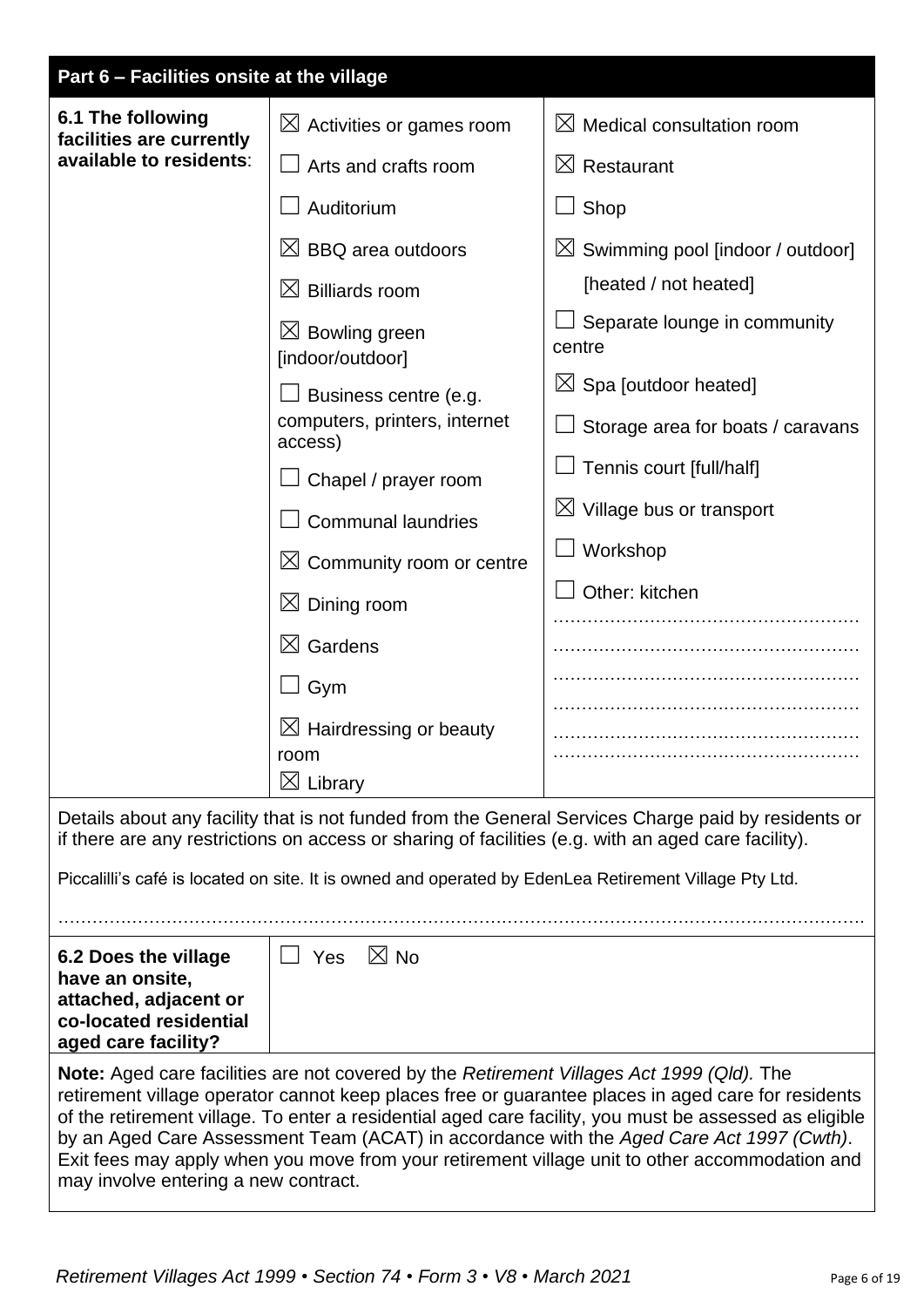| <b>Part 7 - Services</b>                                                                                                                            |                                                                                                                                                                                                                                                                                                                                                                                                                                                                                                                                                                                                                                                                                                                                                                                                                                                                                                                                                                                                                                                                                                                                                                                                                                                                                                                                                                                                                                                                                                                                                                                                                                                                                                                                                                                                                                                                                                     |
|-----------------------------------------------------------------------------------------------------------------------------------------------------|-----------------------------------------------------------------------------------------------------------------------------------------------------------------------------------------------------------------------------------------------------------------------------------------------------------------------------------------------------------------------------------------------------------------------------------------------------------------------------------------------------------------------------------------------------------------------------------------------------------------------------------------------------------------------------------------------------------------------------------------------------------------------------------------------------------------------------------------------------------------------------------------------------------------------------------------------------------------------------------------------------------------------------------------------------------------------------------------------------------------------------------------------------------------------------------------------------------------------------------------------------------------------------------------------------------------------------------------------------------------------------------------------------------------------------------------------------------------------------------------------------------------------------------------------------------------------------------------------------------------------------------------------------------------------------------------------------------------------------------------------------------------------------------------------------------------------------------------------------------------------------------------------------|
| 7.1 What services are<br>provided to all village<br>residents (funded from<br>the General Services<br>Charge fund paid by<br>residents)?            | 'General Services' provided to all residents are:<br>Operating the retirement village for the benefit and enjoyment of<br>$\bullet$<br>residents.<br>Managing the community facilities<br>$\bullet$<br>Managing security at the retirement village.<br>$\bullet$<br>Maintaining the security system, emergency help system and/or<br>$\bullet$<br>safety equipment (if any)<br>Maintaining firefighting and protection equipment.<br>$\bullet$<br>Maintaining and updating safety and emergency procedures for<br>$\bullet$<br>the retirement village.<br>Cleaning, maintaining and repairing the community facilities.<br>$\bullet$<br>Maintaining, repairing and replacing units and items in, on or<br>$\bullet$<br>attached to the units (except where this is a resident's<br>responsibility).<br>Monitoring and eradicating some pests.<br>$\bullet$<br>Engaging staff and contractors necessary for the operation of<br>$\bullet$<br>the retirement village, which may include a Village Manager,<br>cleaning and maintenance personnel, security personnel,<br>personal care and nursing personnel and/ or relief personnel.<br>Arranging for administrative, secretarial, book-keeping,<br>$\bullet$<br>accounting and legal services necessary for the operation of the<br>retirement village.<br>Maintaining any licences required in relation to the retirement<br>$\bullet$<br>village.<br>Paying operating cost in connection with the ownership and<br>operation of the retirement village.<br>Maintaining insurances relating to the retirement village that are<br>required by the Retirement Villages Act 1999 or contemplated<br>by a residence contract or that the scheme operator otherwise<br>deems appropriate.<br>Complying with the Retirement Villages Act 1999.<br>٠<br>Any other general service funded via a general services charges<br>budget for a financial year. |
| 7.2 Are optional<br>personal services<br>provided or made<br>available to residents<br>on a user-pays basis?                                        | $\boxtimes$ No<br>$\square$ Yes                                                                                                                                                                                                                                                                                                                                                                                                                                                                                                                                                                                                                                                                                                                                                                                                                                                                                                                                                                                                                                                                                                                                                                                                                                                                                                                                                                                                                                                                                                                                                                                                                                                                                                                                                                                                                                                                     |
| 7.3 Does the<br>retirement village<br>operator provide<br>government funded<br>home care services<br>under the Aged Care<br><b>Act 1997 (Cwth)?</b> | Yes, the operator is an Approved Provider of home care under the<br>Aged Care Act 1997 (Registered Accredited Care Supplier – RACS ID<br>Yes, home care is provided in association with an Approved<br>Provider<br>$\boxtimes$ No, the operator does not provide home care services, residents<br>can arrange their own home care services.                                                                                                                                                                                                                                                                                                                                                                                                                                                                                                                                                                                                                                                                                                                                                                                                                                                                                                                                                                                                                                                                                                                                                                                                                                                                                                                                                                                                                                                                                                                                                         |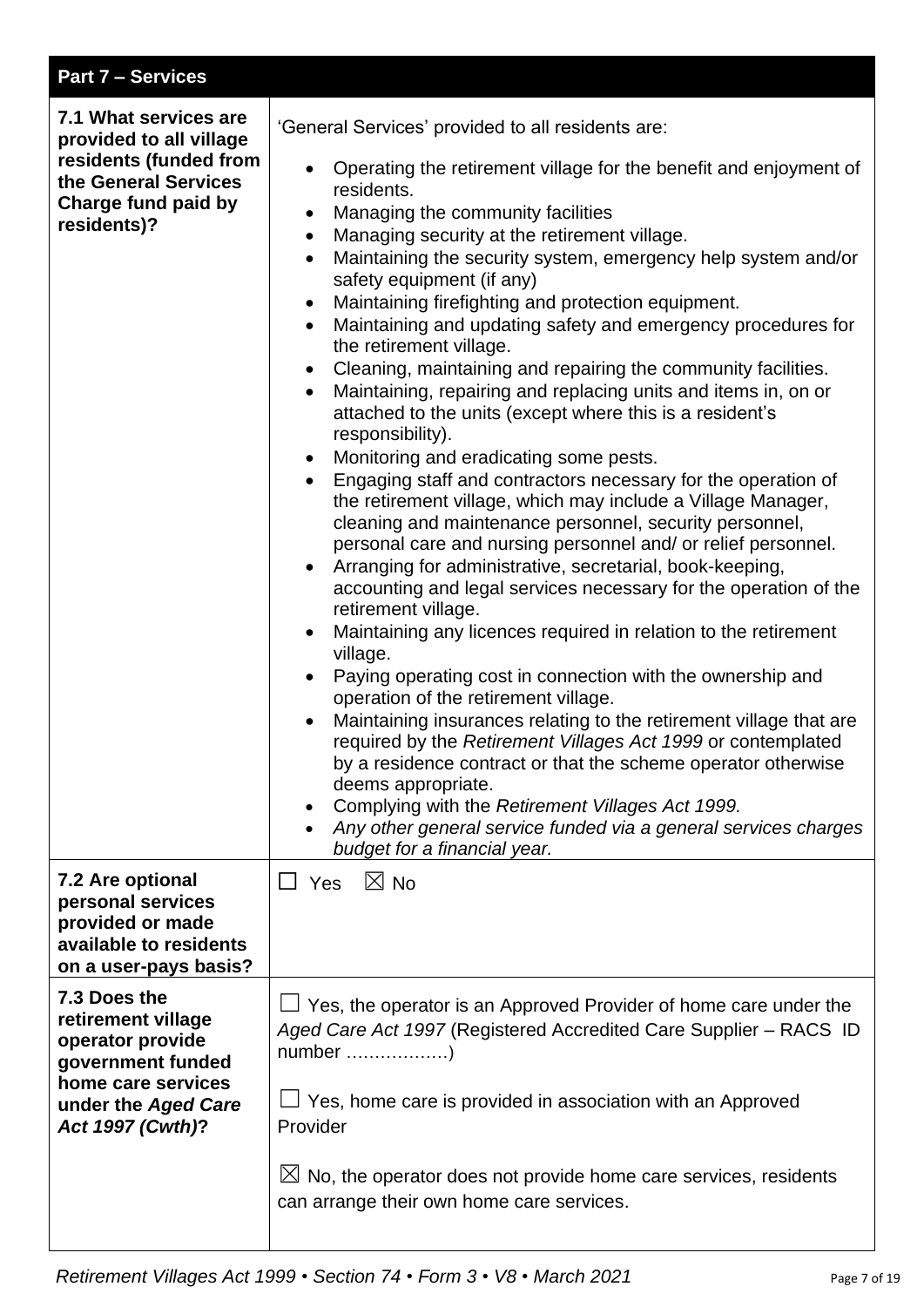**Note:** Some residents may be eligible to receive a Home Care Package, or a Commonwealth Home Support Program subsidised by the Commonwealth Government if assessed as eligible by an aged care assessment team (ACAT) under the *Aged Care Act 1997 (Cwth).* These home care services are not covered by the *Retirement Villages Act 1999* (Qld).

**Residents can choose their own approved Home Care Provider and are not obliged to use the retirement village provider if one is offered.**

| Part 8 - Security and emergency systems                                                                         |                                                                                                                                                                                                                                                                    |  |  |  |
|-----------------------------------------------------------------------------------------------------------------|--------------------------------------------------------------------------------------------------------------------------------------------------------------------------------------------------------------------------------------------------------------------|--|--|--|
| 8.1 Does the village<br>have a security<br>system?<br>If yes:<br>the security system<br>details are:            | $\boxtimes$ Yes $\Box$ No<br>Every villa and apartment are fitted with<br><b>Smart Caller Telephone</b><br>$\bullet$<br>a monitored security alarm comprising of a code-pad and motion<br>sensors.<br>Monitored smoke alarms                                       |  |  |  |
| the security system is<br>monitored between:                                                                    | The communal areas have CCTV and monitored smoke alarms.<br>The apartment building has secure entry after hours via fob / intercom<br>system.<br>24 hours a day - 7 days per week.<br>The village security system is funded by the General Services Charge.        |  |  |  |
| 8.2 Does the village<br>have an emergency<br>help system?                                                       | $\boxtimes$ Yes - all residents<br>Optional<br><b>No</b>                                                                                                                                                                                                           |  |  |  |
| If yes or optional:<br>the emergency help<br>system details are:                                                | Emergency response system equipment is installed in each<br>accommodation unit and in all common areas which allows residents to<br>activate an emergency call. An internal representative will assess and<br>deal with calls in accordance with agreed protocols. |  |  |  |
| the emergency help<br>system is monitored<br>between:                                                           | 24 hours a day, 7 days a week                                                                                                                                                                                                                                      |  |  |  |
| 8.3 Does the village<br>have equipment that<br>provides for the safety<br>or medical emergency<br>of residents? | $\boxtimes$ Yes $\Box$ No<br><b>First Aid Kit</b><br>Defibrillator<br>Wheelchair                                                                                                                                                                                   |  |  |  |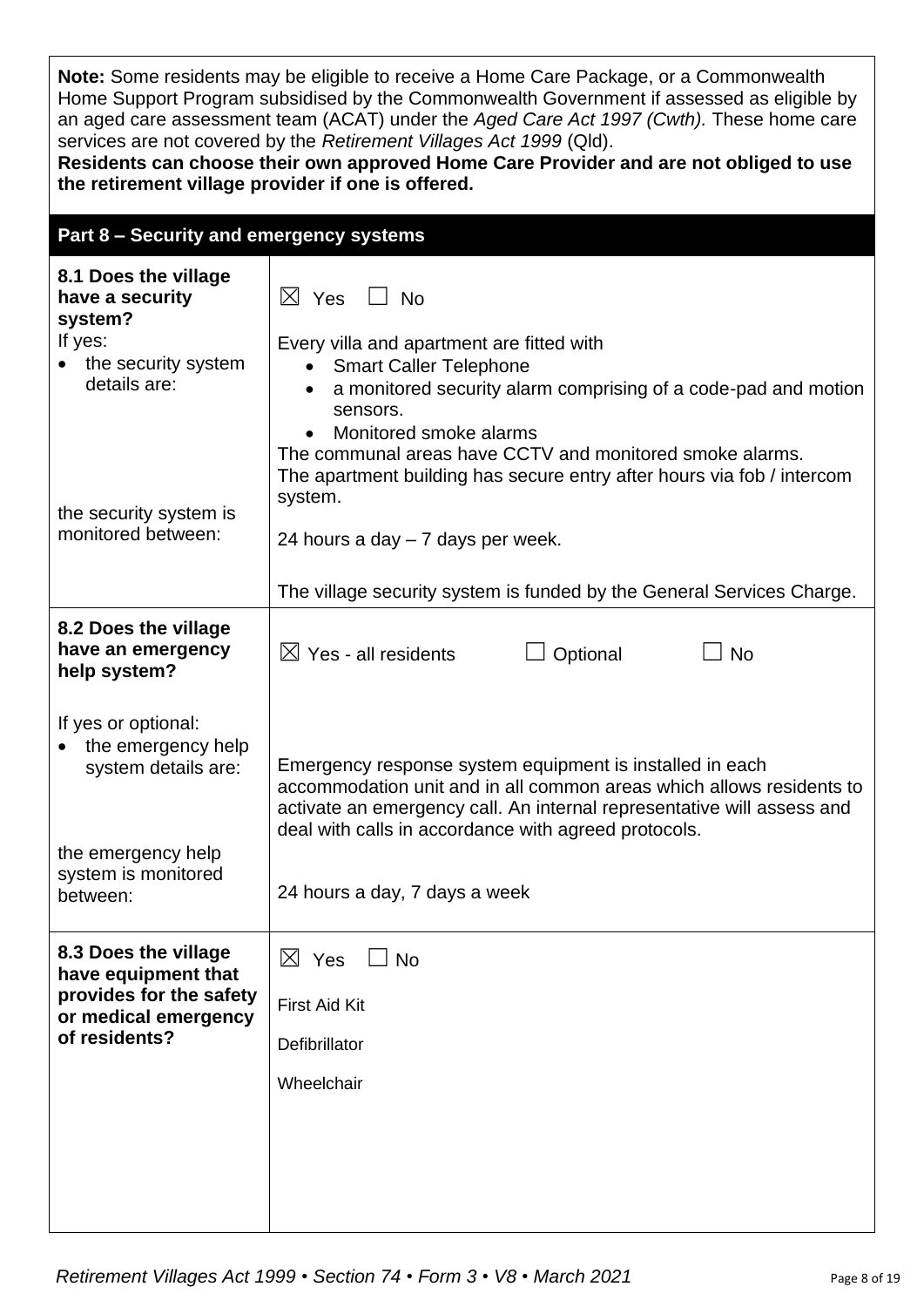## **COSTS AND FINANCIAL MANAGEMENT**

### **Part 9 – Ingoing contribution - entry costs to live in the village**

*An ingoing contribution is the amount a prospective resident must pay under a residence contract to secure a right to reside in the retirement village. The ingoing contribution is also referred to as the sale price or purchase price. It does not include ongoing charges such as rent or other recurring fees.*

| 9.1 What is the                                                         | <b>Accommodation Unit</b>                                                                                                                 |  | Range of ingoing contribution                            |                                                         |
|-------------------------------------------------------------------------|-------------------------------------------------------------------------------------------------------------------------------------------|--|----------------------------------------------------------|---------------------------------------------------------|
| estimated ingoing                                                       | Independent living units                                                                                                                  |  |                                                          |                                                         |
| contribution (sale                                                      | <b>Studio</b><br>$\overline{\phantom{0}}$                                                                                                 |  |                                                          |                                                         |
| price) range for all<br>types of units in the                           | One bedroom<br>$\overline{a}$                                                                                                             |  |                                                          |                                                         |
| village                                                                 | Two bedrooms                                                                                                                              |  |                                                          |                                                         |
|                                                                         | Three bedrooms                                                                                                                            |  |                                                          | $$385,000$ to $$595,000$                                |
|                                                                         | Serviced units                                                                                                                            |  |                                                          |                                                         |
|                                                                         | <b>Studio</b>                                                                                                                             |  |                                                          |                                                         |
|                                                                         | One bedroom                                                                                                                               |  |                                                          |                                                         |
|                                                                         | Two bedrooms                                                                                                                              |  |                                                          |                                                         |
|                                                                         | Three bedrooms                                                                                                                            |  |                                                          |                                                         |
|                                                                         | Other                                                                                                                                     |  |                                                          |                                                         |
|                                                                         | <b>Full range of ingoing</b><br>contributions for all<br>unit types                                                                       |  |                                                          | $$420,000$ to $$595,000$                                |
| 9.2 Are there different                                                 | $\boxtimes$ Yes<br>$\Box$ No                                                                                                              |  |                                                          |                                                         |
| financial options                                                       |                                                                                                                                           |  |                                                          |                                                         |
| available for paying<br>the ingoing                                     | There are 2 contract options available:                                                                                                   |  |                                                          |                                                         |
| contribution and exit                                                   | The key differences between the 2 contract options are:                                                                                   |  |                                                          |                                                         |
| fee or other fees and<br>charges under a                                | <b>Contract Option</b>                                                                                                                    |  | <b>Capital Gain</b>                                      | <b>Capital Loss</b>                                     |
| residence contract?                                                     |                                                                                                                                           |  | (refer Part 13)                                          | (refer Part 13)                                         |
|                                                                         | <b>Discount Lease</b>                                                                                                                     |  | The Resident is entitled<br>to 50% of the Capital        | The Resident is liable for<br>50% of the Capital Loss   |
|                                                                         |                                                                                                                                           |  | Gain (referred to in the                                 | (referred to in the                                     |
|                                                                         |                                                                                                                                           |  | <b>Residence Contract as</b><br>'Capital Appreciation')  | <b>Residence Contract as</b><br>'Capital Depreciation') |
|                                                                         | <b>Standard Lease</b>                                                                                                                     |  | The Resident is entitled                                 | The Resident is liable for                              |
|                                                                         |                                                                                                                                           |  | to 75% of the Capital                                    | 75% of the Capital Loss                                 |
|                                                                         |                                                                                                                                           |  | Gain (referred to in the<br><b>Residence Contract as</b> | (referred to in the<br><b>Residence Contract as</b>     |
|                                                                         |                                                                                                                                           |  | 'Capital Appreciation')                                  | 'Capital Depreciation')                                 |
|                                                                         | If the Resident chooses a Discount Lease, the Ingoing Contribution payable                                                                |  |                                                          |                                                         |
|                                                                         | by the Resident for a right to reside is 10% less than the Ingoing Contribution<br>payable for a Standard Lease.                          |  |                                                          |                                                         |
| The Ingoing Contribution for a Standard Lease of the Unit is called the |                                                                                                                                           |  |                                                          |                                                         |
|                                                                         | 'Original Standard Ingoing Contribution in the Residence Contract.<br>Please contact the Scheme Operator if more information is required. |  |                                                          |                                                         |
|                                                                         |                                                                                                                                           |  |                                                          |                                                         |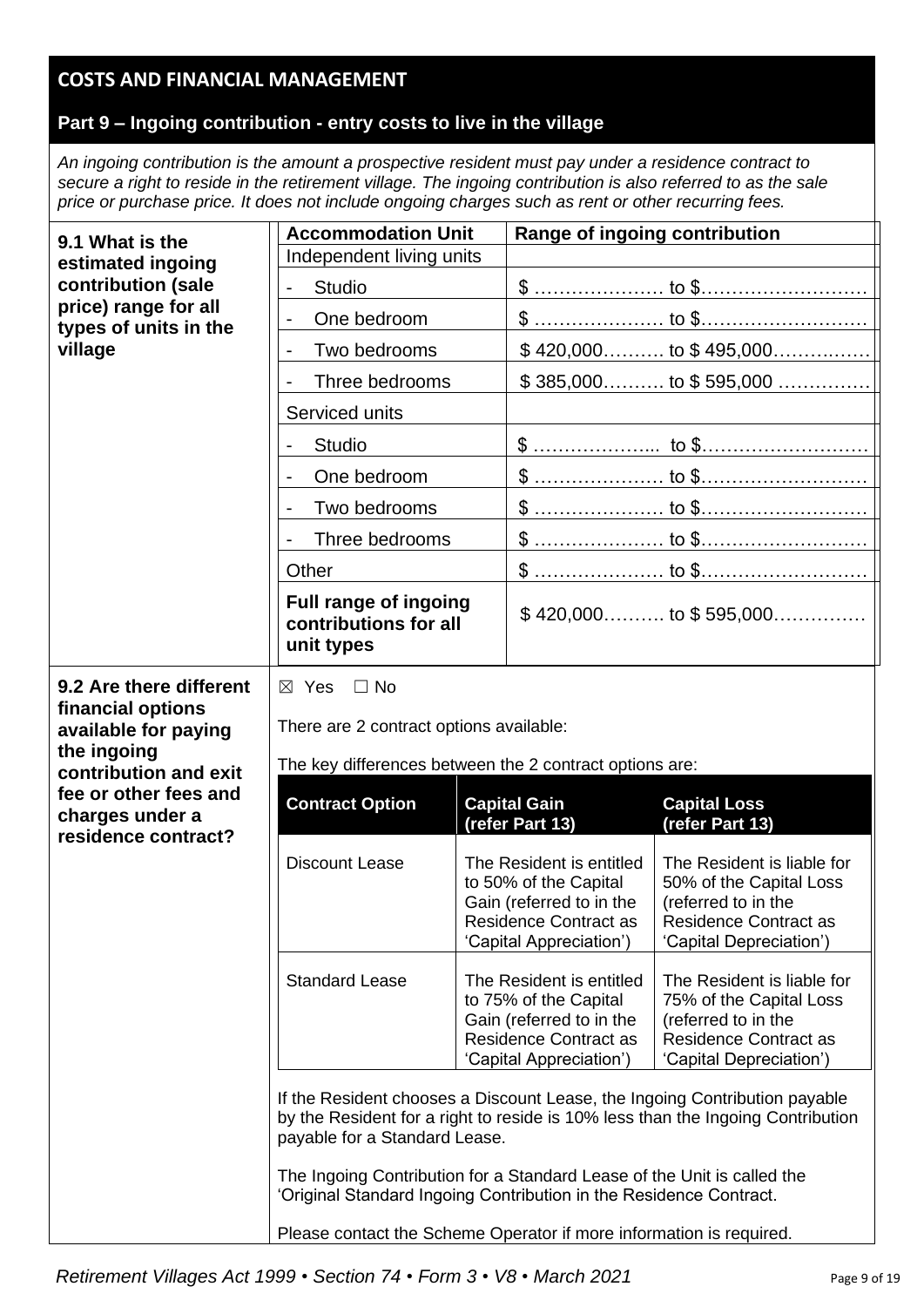| 9.3 What other entry<br>costs do residents<br>need to pay? | $\Box$ Transfer or stamp duty<br>$\boxtimes$ Costs related to your residence contract<br>$\Box$ Advance payment of General Services Charge<br>$\boxtimes$ Other costs |
|------------------------------------------------------------|-----------------------------------------------------------------------------------------------------------------------------------------------------------------------|
|                                                            | • Survey Plan fee of \$493.50<br>• Titles Office registration fee of \$232.00<br>Legal cost of \$990.00<br>$\bullet$                                                  |

#### **Part 10 – Ongoing Costs - costs while living in the retirement village**

**General Services Charge:** Residents pay this charge for the general services supplied or made available to residents in the village, which may include management and administration, gardening and general maintenance and other services or facilities for recreation and entertainment described at 7.1.

**Maintenance Reserve Fund contribution:** Residents pay this charge for maintaining and repairing (but not replacing) the village's capital items e.g. communal facilities, swimming pool. This fund may or may not cover maintaining or repairing items in your unit, depending on the terms of your residence contract.

The budgets for the General Services Charges Fund and the Maintenance Reserve Fund are set each financial year and these amounts can increase each year. The amount to be held in the Maintenance Reserve Fund is determined by the operator using a quantity surveyor's report. **Note:** The following ongoing costs are all stated as weekly amounts to help you compare the costs of different villages. However, the billing period for these amounts may not be weekly.

#### **10.1 Current weekly rates of General Services Charge and Maintenance Reserve Fund contribution**

| <b>Type of Unit</b>                        | <b>General Services Charge</b><br>(weekly) | <b>Maintenance Reserve Fund</b><br>contribution<br>(weekly) |
|--------------------------------------------|--------------------------------------------|-------------------------------------------------------------|
| <b>Independent Living Units</b>            |                                            |                                                             |
| Two bedrooms<br>$\blacksquare$             | \$                                         | \$                                                          |
| Three bedrooms<br>$\overline{\phantom{0}}$ |                                            | \$                                                          |
| Apartments                                 |                                            |                                                             |
| Two bedrooms<br>$\blacksquare$             | \$                                         | \$                                                          |
| Three bedrooms<br>$\overline{\phantom{a}}$ | \$                                         | \$                                                          |
| All units pay a flat rate                  | \$93.76                                    | \$34.31                                                     |

#### **Last three years of General Services Charge and Maintenance Reserve Fund contribution**

| <b>Financial</b><br>year | <b>General Services</b><br>Charge (range)<br>(weekly) | <b>Overall %</b><br>change from<br>previous year | <b>Maintenance</b><br><b>Reserve Fund</b><br>contribution (range)<br>(weekly) | Overall %<br>change from<br>previous year<br>$(+ or -)$ |
|--------------------------|-------------------------------------------------------|--------------------------------------------------|-------------------------------------------------------------------------------|---------------------------------------------------------|
| 2021/22                  | \$92.76                                               | $+0.6%$                                          | \$34.31                                                                       | $+5.7%$                                                 |
| 2020/21                  | \$92.17                                               | $+6.70%$                                         | \$32.45                                                                       | $+0.00%$                                                |
| 2019/20                  | \$86.40                                               | $+2.63%$                                         | \$32.45                                                                       | $+4.00%$                                                |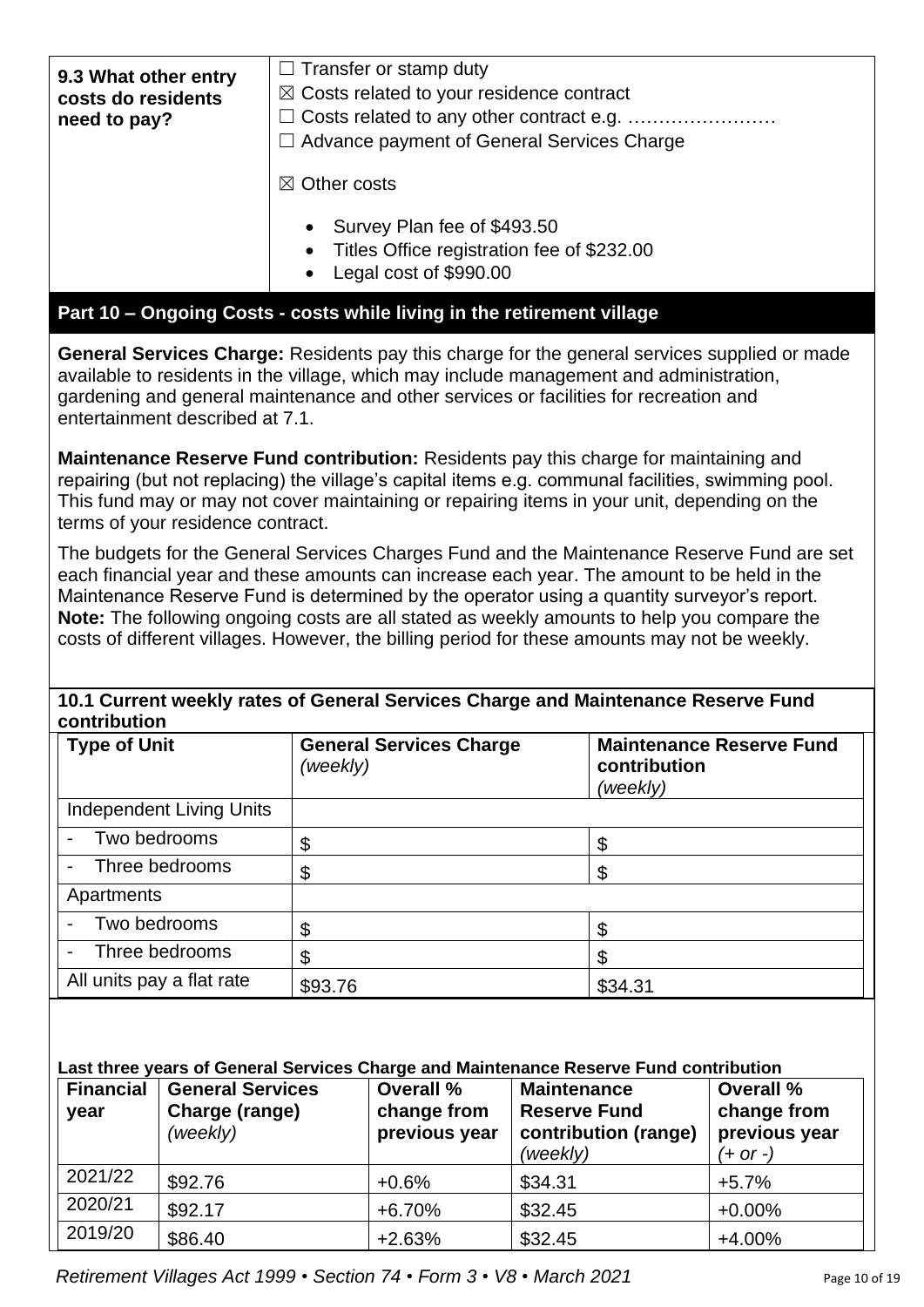| 10.2 What costs<br>relating to the units<br>are not covered by the<br><b>General Services</b><br><b>Charge? (residents</b><br>will need to pay these<br>costs separately)                                                     | $\boxtimes$ Contents insurance<br>$\Box$ Home insurance (freehold units<br>only)<br>$\boxtimes$ Electricity<br>$\boxtimes$ Gas                                                                                                                                                                                                                                                                                                                                                                                                                                                                         | $\Box$ Water<br>$\boxtimes$ Telephone<br>$\boxtimes$ Internet<br>$\boxtimes$ Pay TV<br>$\boxtimes$ Other<br>Pest control other than termite<br>control and rear garden<br>maintenance. |
|-------------------------------------------------------------------------------------------------------------------------------------------------------------------------------------------------------------------------------|--------------------------------------------------------------------------------------------------------------------------------------------------------------------------------------------------------------------------------------------------------------------------------------------------------------------------------------------------------------------------------------------------------------------------------------------------------------------------------------------------------------------------------------------------------------------------------------------------------|----------------------------------------------------------------------------------------------------------------------------------------------------------------------------------------|
| 10.3 What other<br>ongoing or occasional<br>costs for repair,<br>maintenance and<br>replacement of items<br>in, on or attached to<br>the units are residents<br>responsible for and<br>pay for while residing<br>in the unit? | $\boxtimes$ Unit fixtures<br>$\boxtimes$ Unit fittings<br>$\boxtimes$ Unit appliances<br>$\Box$ None<br>Additional information:<br>The village provides for occasional repairs, maintenance and<br>replacement of essential equipment including plumbing and electrical<br>items such as cooking appliances, hot water services and tapware.<br>These are completed from the Maintenance Reserve Fund or Capital<br>Replacement Fund. Such items can be found listed in village budgets.<br>Residents are responsible for and pay for other household items that<br>are not included in these budgets. |                                                                                                                                                                                        |
| 10.4 Does the operator<br>offer a maintenance<br>service or help<br>residents arrange<br>repairs and<br>maintenance for their<br>unit?                                                                                        | $\boxtimes$ Yes<br>$\Box$ No<br>A fee for service handyman service is available for items not covered<br>by the general services charge. Please see the Village Manager for<br>further details.                                                                                                                                                                                                                                                                                                                                                                                                        |                                                                                                                                                                                        |
| Part 11 - Exit fees - when you leave the village                                                                                                                                                                              |                                                                                                                                                                                                                                                                                                                                                                                                                                                                                                                                                                                                        |                                                                                                                                                                                        |
|                                                                                                                                                                                                                               | A resident may have to pay an exit fee to the operator when they leave their unit or when the right<br>to reside in their unit is sold. This is also referred to as a 'deferred management fee' (DMF).                                                                                                                                                                                                                                                                                                                                                                                                 |                                                                                                                                                                                        |
| 11.1 Do residents pay<br>an exit fee when they<br>permanently leave<br>their unit?                                                                                                                                            | $\boxtimes$ Yes – all residents pay an exit fee calculated using the same<br>formula<br>may vary depending on each resident's residence contract<br>$\Box$ No exit fee<br>$\Box$ Other                                                                                                                                                                                                                                                                                                                                                                                                                 | $\Box$ Yes – all new residents pay an exit fee but the way this is worked out                                                                                                          |
| If yes: list all exit fee<br>options that may apply<br>to new contracts                                                                                                                                                       | 5% of the New Standard Ingoing Contribution from the date of<br>commencement of the lease, plus and additional 3% per annum of the<br>New Standard Ingoing Contribution for each year of residence up to a<br>maximum of 35% of the New Standard Ingoing Contribution over 10<br>years of residence.                                                                                                                                                                                                                                                                                                   |                                                                                                                                                                                        |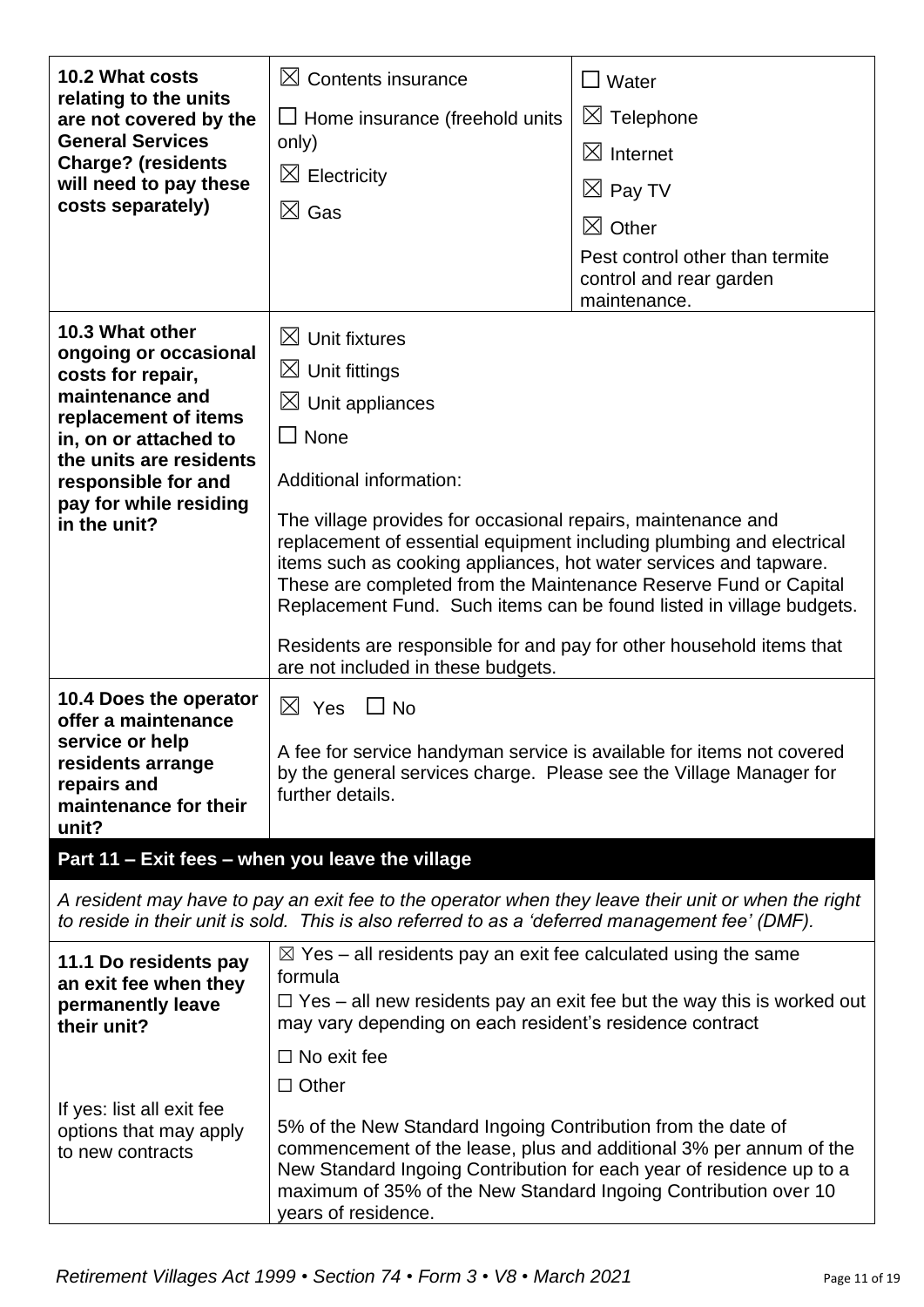|                                                                                                               | <b>Note from the scheme operator:</b> The New Standard Ingoing<br>Contribution means the price payable for a Standard Lease of the Unit<br>by the next resident. See the Residence Contract for more details.<br>The exit fee is calculated on a pro-rata daily basis for partial years of<br>residence. |
|---------------------------------------------------------------------------------------------------------------|----------------------------------------------------------------------------------------------------------------------------------------------------------------------------------------------------------------------------------------------------------------------------------------------------------|
| Time period from date<br>of occupation of unit to<br>the date the resident<br>ceases to reside in the<br>unit | Exit fee calculation based on the New Standard Ingoing Contribution.                                                                                                                                                                                                                                     |
| 1 day (payable on the<br>commencement of the<br>Lease)                                                        | 5% of the New Standard Ingoing Contribution                                                                                                                                                                                                                                                              |
| 1 year                                                                                                        | 8% of the New Standard Ingoing Contribution                                                                                                                                                                                                                                                              |
| 2 years                                                                                                       | 11% of the New Standard Ingoing Contribution                                                                                                                                                                                                                                                             |
| 3 years                                                                                                       | 14% of the New Standard Ingoing Contribution                                                                                                                                                                                                                                                             |
| 4 years                                                                                                       | 17% of the New Standard Ingoing Contribution                                                                                                                                                                                                                                                             |
| 5 years                                                                                                       | 20% of the New Standard Ingoing Contribution                                                                                                                                                                                                                                                             |
| 6 years                                                                                                       | 23% of the New Standard Ingoing Contribution                                                                                                                                                                                                                                                             |
| 7 years                                                                                                       | 26% of the New Standard Ingoing Contribution                                                                                                                                                                                                                                                             |
| 8 years                                                                                                       | 29% of the New Standard Ingoing Contribution                                                                                                                                                                                                                                                             |
| 9 years                                                                                                       | 32% of the New Standard Ingoing Contribution                                                                                                                                                                                                                                                             |
| 10 years                                                                                                      | 35% of the New Standard Ingoing Contribution                                                                                                                                                                                                                                                             |

**Note:** if the period of occupation is not a whole number of years, the exit fee will be worked out on a daily basis.

The maximum (or capped) exit fee is 35% of the New Standard Ingoing Contribution after 10 years of residence.

The minimum exit fee is 5% of the New Standard Ingoing Contribution on commencement of the Lease

*Note from the scheme operator:* The minimum exit fee is payable on commencement of the Lease.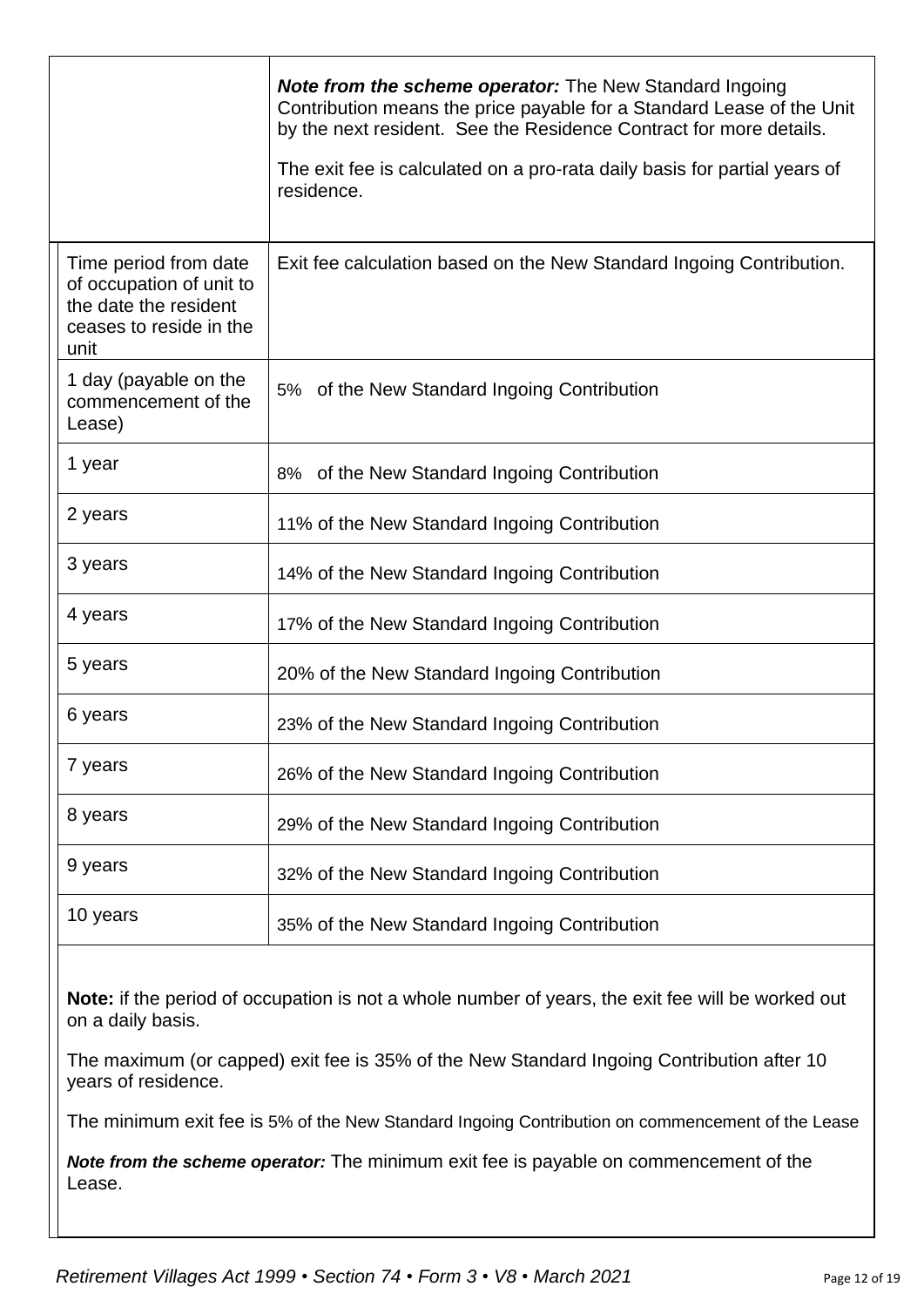| 11.2 What other exit<br>costs do residents<br>need to pay or<br>contribute to?                       | $\boxtimes$ Sale costs for the unit<br>$\boxtimes$ Legal costs<br>$\boxtimes$ Other costs: The Termination Administration Costs, any other<br>amounts the Resident owes under the Residence Contract or other<br>agreements the resident has with the scheme operator.                                                                                                                                                                                                                                                                                                                                                                                                                                                                                                                                                                                                                                                                                                                                                                                                                                                                                                                                                                                                                  |
|------------------------------------------------------------------------------------------------------|-----------------------------------------------------------------------------------------------------------------------------------------------------------------------------------------------------------------------------------------------------------------------------------------------------------------------------------------------------------------------------------------------------------------------------------------------------------------------------------------------------------------------------------------------------------------------------------------------------------------------------------------------------------------------------------------------------------------------------------------------------------------------------------------------------------------------------------------------------------------------------------------------------------------------------------------------------------------------------------------------------------------------------------------------------------------------------------------------------------------------------------------------------------------------------------------------------------------------------------------------------------------------------------------|
|                                                                                                      | Part 12 - Reinstatement and renovation of the unit                                                                                                                                                                                                                                                                                                                                                                                                                                                                                                                                                                                                                                                                                                                                                                                                                                                                                                                                                                                                                                                                                                                                                                                                                                      |
| 12.1 Is the resident<br>responsible for<br>reinstatement of the<br>unit when they leave<br>the unit? | $\boxtimes$ Yes $\Box$ No<br>Reinstatement work means replacements or repairs that are<br>reasonably necessary to return the unit to the same condition it was in<br>when the resident started occupation, apart from:<br>fair wear and tear; and<br>renovations and other changes to the condition of the unit carried<br>out with agreement of the resident and operator.<br>Fair wear and tear includes a reasonable amount of wear and tear<br>associated with the use of items commonly used in a retirement village.<br>However, a resident is responsible for the cost of replacing a capital<br>item of the retirement village if the resident deliberately damages the<br>item or causes accelerated wear.<br>At Eden Lea on Buderim the Scheme Operator will pay for what it<br>refers to as Scheme Operator Reinstatement Work.<br>This will cover wall and timberwork re-painting and coating.<br>Carpet replacement and other floor reinstatement works other than<br>cleaning will also be paid for by the Scheme Operator under this<br>section.<br>Further information can be found under clauses 17.2 and 17.3 of the<br>Lease Document.<br>Entry and exit inspections and reports are undertaken by the operator<br>and resident to assess the condition of the unit. |
| 12.2 Is the resident<br>responsible for<br>renovation of the unit<br>when they leave the<br>unit?    | ⊠ Yes, all residents pay 75% for a Standard Lease; or 50% for a<br>Discount Lease of any renovation costs (in same proportion as the<br>share of the capital gain on the sale of their unit)<br>Renovation means replacements or repairs other than reinstatement<br>work.<br>By law, the operator is responsible for the cost of any renovation work<br>on a former resident's unit, unless the residence contract provides for<br>the resident to share in the capital gain on the sale of the resident's<br>interest in the unit. Renovation costs are shared between the former<br>resident and operator in the same proportion as any capital gain is to<br>be shared under the residence contract.                                                                                                                                                                                                                                                                                                                                                                                                                                                                                                                                                                                |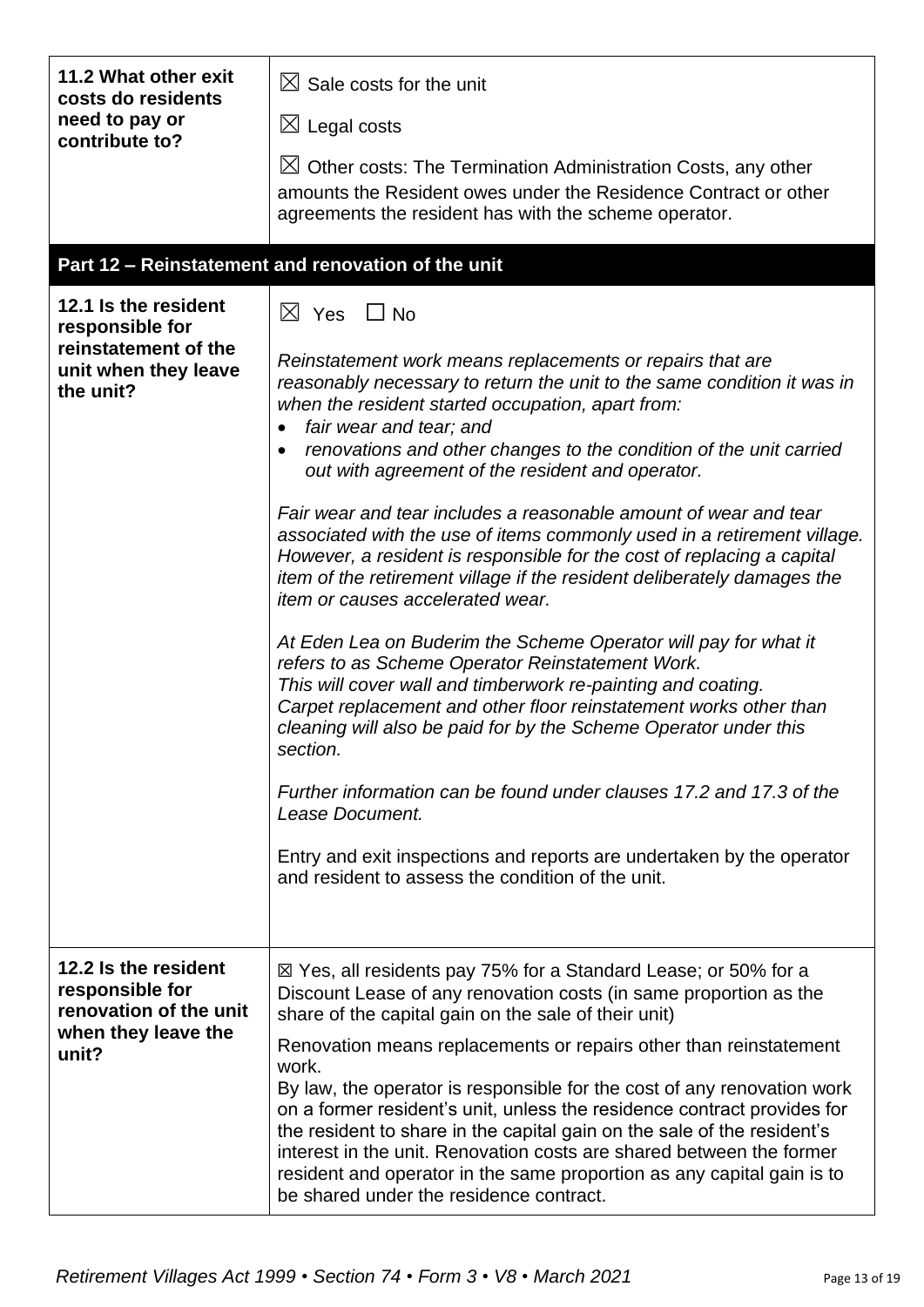|                                                                                                                                                                          | Lease Document.                                                                                                                                                                                                                          | At Eden Lea on Buderim the Scheme Operator will pay for what it<br>refers to as Scheme Operator Renovation Work.<br>to improve the liveability of the villa. This might include for example<br>upgrading the unit's lighting, floor coverings, or cabinetry.<br>The Scheme Operator will share with you the cost of some renovation<br>work for what it refers to as Shared Renovation Work. This might<br>include minor items that exhibit fair wear and tear but need to be<br>replaced to satisfy the incoming resident. This might include for<br>example a kitchen benchtop that is overly worn.<br>Further information can be found under clauses 17.4 and 17.5 of the | This will cover improvements the Scheme Operator might wish to make                                                                                                                                                                                                     |
|--------------------------------------------------------------------------------------------------------------------------------------------------------------------------|------------------------------------------------------------------------------------------------------------------------------------------------------------------------------------------------------------------------------------------|------------------------------------------------------------------------------------------------------------------------------------------------------------------------------------------------------------------------------------------------------------------------------------------------------------------------------------------------------------------------------------------------------------------------------------------------------------------------------------------------------------------------------------------------------------------------------------------------------------------------------------------------------------------------------|-------------------------------------------------------------------------------------------------------------------------------------------------------------------------------------------------------------------------------------------------------------------------|
| Part 13- Capital gain or losses                                                                                                                                          |                                                                                                                                                                                                                                          |                                                                                                                                                                                                                                                                                                                                                                                                                                                                                                                                                                                                                                                                              |                                                                                                                                                                                                                                                                         |
| 13.1 When the<br>resident's interest or<br>right to reside in the<br>unit is sold, does the<br>resident share in the<br>capital gain or capital<br>loss on the resale of | option<br>Residents share in the capital gain or capital loss.<br>are included in the table below.                                                                                                                                       | Optional - residents can elect to share in a capital gain or loss<br>The Resident's share of capital gain or capital loss is different depending on<br>whether the Resident selects a Standard Lease or a Discount Lease. Details                                                                                                                                                                                                                                                                                                                                                                                                                                            |                                                                                                                                                                                                                                                                         |
| their unit?                                                                                                                                                              | <b>Contract Option</b><br><b>Discount Lease</b><br><b>Standard Lease</b>                                                                                                                                                                 | Capital Gain<br>The Resident is entitled<br>to 50% of the Capital<br>Gain (referred to in the<br><b>Residence Contract as</b><br>'Capital Appreciation')<br>The Resident is entitled<br>to 75% of the Capital<br>Gain (referred to in the<br><b>Residence Contract as</b>                                                                                                                                                                                                                                                                                                                                                                                                    | Capital Loss<br>The Resident is liable<br>for 50% of the Capital<br>Loss (referred to in the<br><b>Residence Contract as</b><br>'Capital Depreciation')<br>The Resident is liable<br>for 75% of the Capital<br>Loss (referred to in the<br><b>Residence Contract as</b> |
| Part 14 - Exit entitlement or buyback of freehold units                                                                                                                  |                                                                                                                                                                                                                                          | 'Capital Appreciation')                                                                                                                                                                                                                                                                                                                                                                                                                                                                                                                                                                                                                                                      | 'Capital Depreciation')                                                                                                                                                                                                                                                 |
|                                                                                                                                                                          | An exit entitlement is the amount the operator may be required to pay the former resident under a<br>residence contract after the right to reside is terminated and the former resident has left the unit.                               |                                                                                                                                                                                                                                                                                                                                                                                                                                                                                                                                                                                                                                                                              |                                                                                                                                                                                                                                                                         |
| 14.1 How is the exit<br>entitlement which the<br>operator will pay the<br>resident worked out?                                                                           | 1. Refund of ingoing contribution paid by you.<br>2. Plus or minus your share of Capital Gain or Capital Loss.<br>3. Less Exit Fee.<br>4. Less sales costs.<br>5. Less legal costs.<br>6. Less other costs charged by the Titles Office. |                                                                                                                                                                                                                                                                                                                                                                                                                                                                                                                                                                                                                                                                              |                                                                                                                                                                                                                                                                         |
| 14.2 When is the exit<br>entitlement payable?                                                                                                                            | By law, the operator must pay the exit entitlement to a former resident<br>on or before the earliest of the following days:                                                                                                              |                                                                                                                                                                                                                                                                                                                                                                                                                                                                                                                                                                                                                                                                              |                                                                                                                                                                                                                                                                         |
|                                                                                                                                                                          | $\bullet$<br>unit to the next resident or the operator                                                                                                                                                                                   | 14 days after the settlement of the sale of the right to reside in the                                                                                                                                                                                                                                                                                                                                                                                                                                                                                                                                                                                                       |                                                                                                                                                                                                                                                                         |
|                                                                                                                                                                          |                                                                                                                                                                                                                                          | 18 months after the termination date of the resident's right to reside<br>under the residence contract, even if the unit has not been resold,                                                                                                                                                                                                                                                                                                                                                                                                                                                                                                                                |                                                                                                                                                                                                                                                                         |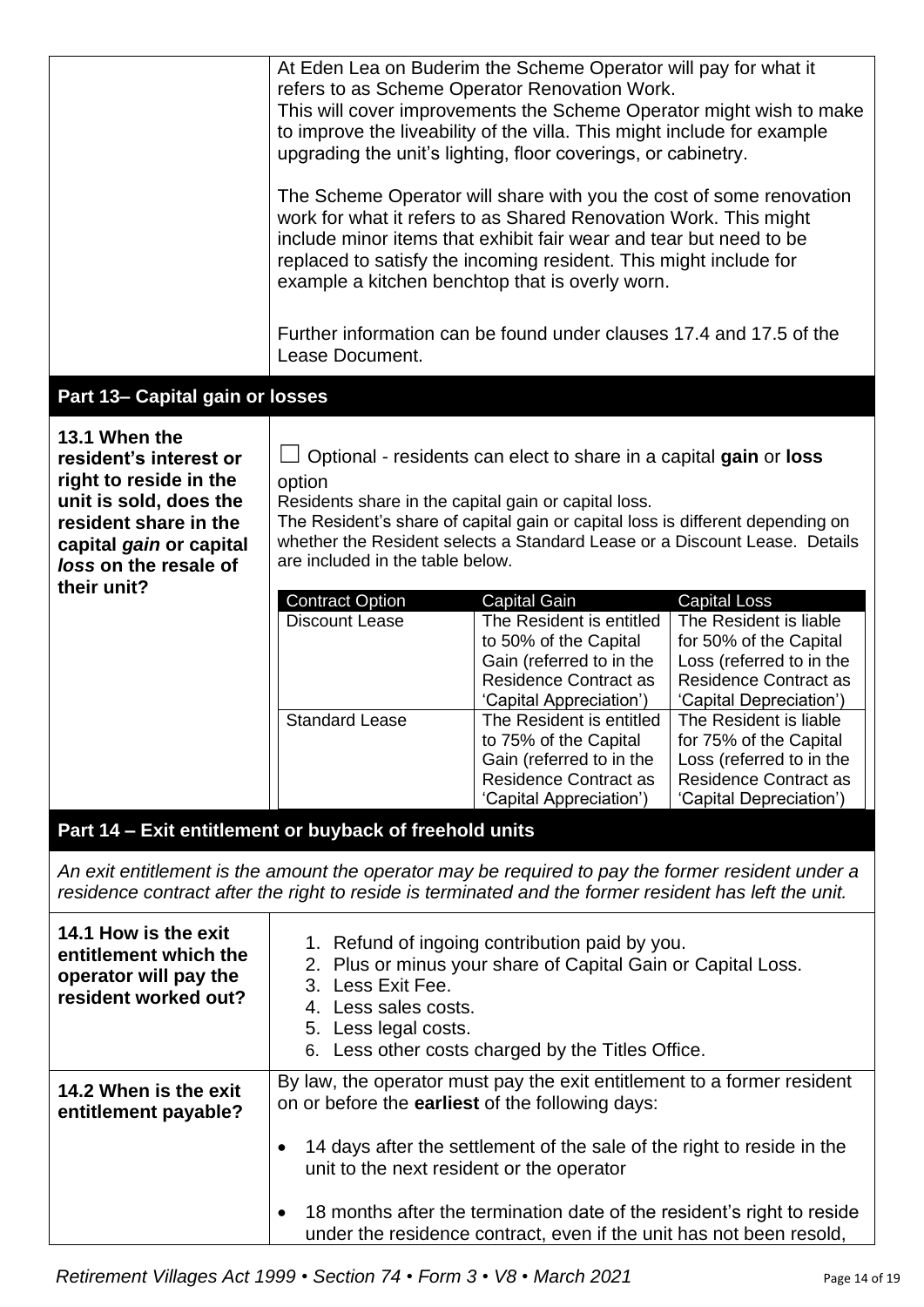| 14.3 What is the<br>turnover of units for<br>sale in the village? | unless the operator has been granted an extension for payment by<br>the Queensland Civil and Administrative Tribunal (QCAT).<br>In addition, an operator is entitled to see probate or letters of<br>administration before paying the exit entitlement of a former resident<br>who has died.<br>13 accommodation units were vacant as at the end of the last financial<br>year<br>14 accommodation units were resold during the last financial year<br>6 months was the average length of time to sell a unit over the last |                                          |                                                                    |                              |
|-------------------------------------------------------------------|-----------------------------------------------------------------------------------------------------------------------------------------------------------------------------------------------------------------------------------------------------------------------------------------------------------------------------------------------------------------------------------------------------------------------------------------------------------------------------------------------------------------------------|------------------------------------------|--------------------------------------------------------------------|------------------------------|
|                                                                   | three financial years.                                                                                                                                                                                                                                                                                                                                                                                                                                                                                                      |                                          |                                                                    |                              |
| Part 15 - Financial management of the village                     |                                                                                                                                                                                                                                                                                                                                                                                                                                                                                                                             |                                          |                                                                    |                              |
| 15.1 What is the<br>financial status for the                      |                                                                                                                                                                                                                                                                                                                                                                                                                                                                                                                             |                                          | General Services Charges Fund for the last 3 years                 |                              |
| funds that the                                                    | Financial<br>Year                                                                                                                                                                                                                                                                                                                                                                                                                                                                                                           | Deficit/<br>Surplus                      | <b>Balance</b>                                                     | Change from<br>previous year |
| operator is required to<br>maintain under the                     | 2020-21                                                                                                                                                                                                                                                                                                                                                                                                                                                                                                                     | (\$13,973.16)                            | \$33,595.54                                                        | $-29.37%$                    |
| <b>Retirement Villages</b><br>Act 1999?                           | 2019/20                                                                                                                                                                                                                                                                                                                                                                                                                                                                                                                     | \$6,513.15                               | \$47,568.70                                                        | 15.86%                       |
|                                                                   | 2018/19                                                                                                                                                                                                                                                                                                                                                                                                                                                                                                                     | \$2,525.65                               | \$41,055.55                                                        | 6.55%                        |
|                                                                   | Balance of General Services Charges Fund for last<br>financial year OR last quarter if no full financial year<br>available                                                                                                                                                                                                                                                                                                                                                                                                  |                                          | \$33,595.54                                                        |                              |
|                                                                   | Balance of Maintenance Reserve Fund for last<br>financial year OR last quarter if no full financial year<br>available                                                                                                                                                                                                                                                                                                                                                                                                       |                                          | \$351,760.58                                                       |                              |
|                                                                   | Balance of Capital Replacement Fund for the last<br>financial year OR last quarter if no full financial year<br>available                                                                                                                                                                                                                                                                                                                                                                                                   |                                          | \$49,787.68                                                        |                              |
|                                                                   | Percentage of a resident ingoing contribution applied<br>to the Capital Replacement Fund                                                                                                                                                                                                                                                                                                                                                                                                                                    |                                          | N/A (amounts<br>are paid each                                      |                              |
|                                                                   | The operator pays a percentage of a resident's<br>ingoing contribution, as determined by a quantity<br>surveyor's report, to the Capital Replacement Fund.<br>This fund is used for replacing the village's capital<br>items.                                                                                                                                                                                                                                                                                               |                                          | year as<br>recommended<br>by the quantity<br>surveyor's<br>report) |                              |
|                                                                   | OR.                                                                                                                                                                                                                                                                                                                                                                                                                                                                                                                         | $\Box$ the village is not yet operating. |                                                                    |                              |
| Part 16 - Insurance                                               |                                                                                                                                                                                                                                                                                                                                                                                                                                                                                                                             |                                          |                                                                    |                              |

The village operator must take out general insurance, to full replacement value, for the retirement village, including for:

• communal facilities; and

• the accommodation units, other than accommodation units owned by residents.

Residents contribute towards the cost of this insurance as part of the General Services Charge.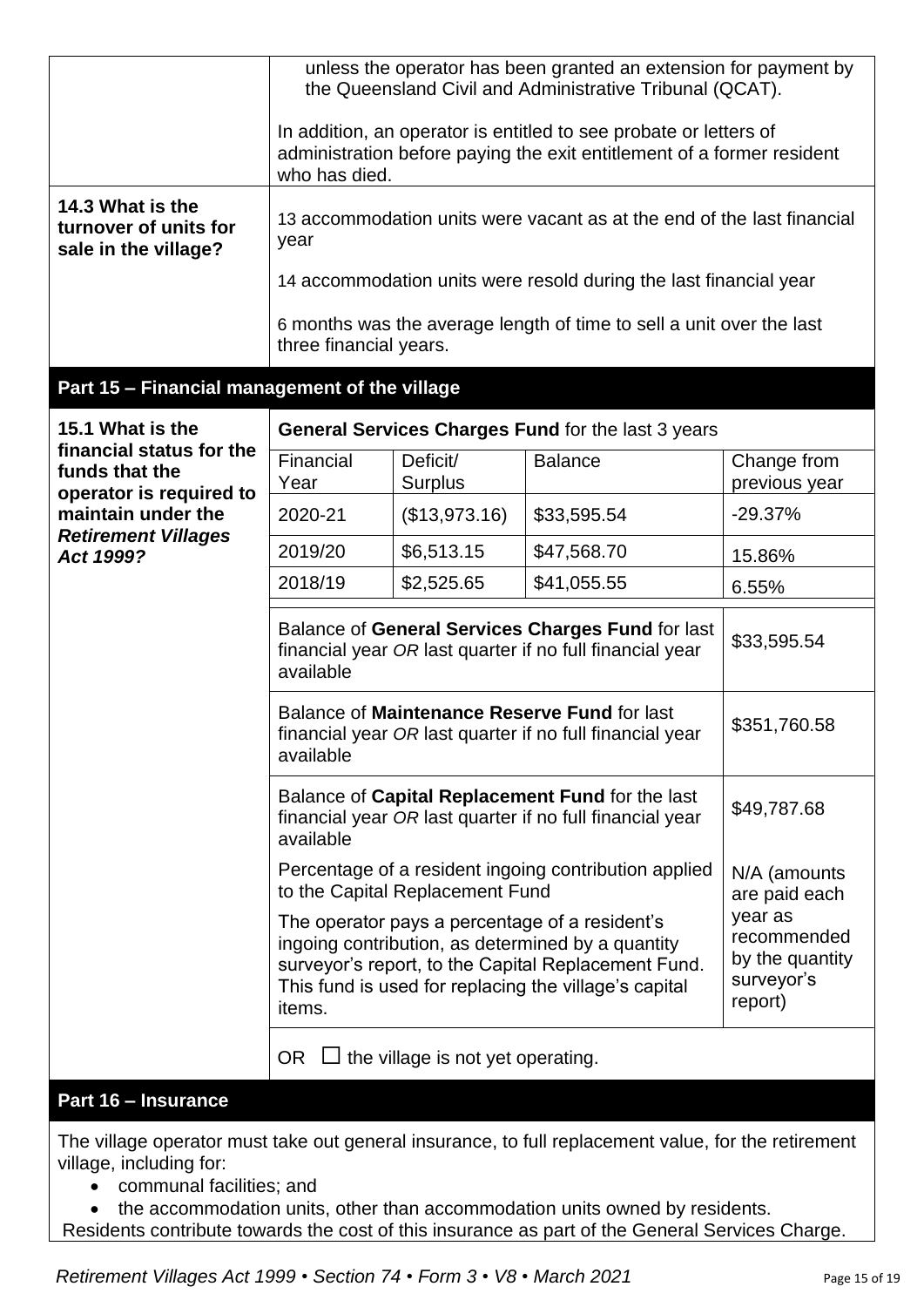| 16.1 Is the resident<br>responsible for<br>arranging any<br>insurance cover?<br>If yes, the resident is<br>responsible for these<br>insurance policies:                                                    | $\boxtimes$ Yes<br>$\Box$ No<br>If yes, the resident is responsible for these insurance policies:<br>Contents insurance (for the resident's property in the unit).<br>$\bullet$<br>Public liability insurance (for incidents occurring in the resident's<br>$\bullet$<br>unit).<br>Workers' compensation insurance (for the resident's employees<br>$\bullet$<br>or contractors).<br>Third-party insurance (for the resident's motor vehicles or<br>$\bullet$<br>mobility devices) |
|------------------------------------------------------------------------------------------------------------------------------------------------------------------------------------------------------------|------------------------------------------------------------------------------------------------------------------------------------------------------------------------------------------------------------------------------------------------------------------------------------------------------------------------------------------------------------------------------------------------------------------------------------------------------------------------------------|
| Part 17 - Living in the village                                                                                                                                                                            |                                                                                                                                                                                                                                                                                                                                                                                                                                                                                    |
| Trial or settling in period in the village<br>17.1 Does the village<br>offer prospective<br>residents a trial period<br>or a settling in period<br>in the village?                                         | $\boxtimes$ No<br>П<br>Yes                                                                                                                                                                                                                                                                                                                                                                                                                                                         |
| <b>Pets</b>                                                                                                                                                                                                |                                                                                                                                                                                                                                                                                                                                                                                                                                                                                    |
| 17.2 Are residents<br>allowed to keep pets?<br>If yes: specify any<br>restrictions or conditions<br>on pet ownership                                                                                       | $\boxtimes$ Yes<br><b>No</b><br>Pets are welcome if the scheme operator's prior consent is obtained.                                                                                                                                                                                                                                                                                                                                                                               |
| <b>Visitors</b>                                                                                                                                                                                            |                                                                                                                                                                                                                                                                                                                                                                                                                                                                                    |
| 17.3 Are there<br>restrictions on visitors<br>staying with residents<br>or visiting?<br>If yes: specify any<br>restrictions or conditions<br>on visitors (e.g. length of<br>stay, arrange with<br>manager) | $\boxtimes$ Yes<br>$\Box$ No<br>Residents may have a visitor reside in the unit without consent<br>provided the visit is temporary and less than 7 days at any one time<br>and not more than 2 months (in total) in any 12 month period. The<br>resident must be in occupation of their unit during the visitors stay.                                                                                                                                                             |
| <b>Village by-laws and village rules</b>                                                                                                                                                                   |                                                                                                                                                                                                                                                                                                                                                                                                                                                                                    |
| 17.4 Does the village<br>have village by-laws?                                                                                                                                                             | $\boxtimes$ Yes<br>$\Box$ No<br>By law, residents may, by special resolution at a residents meeting and<br>with the agreement of the operator, make, change or revoke by-laws<br>for the village. Note: See notice at end of document regarding<br>inspection of village by-laws.                                                                                                                                                                                                  |
| 17.5 Does the operator<br>have other rules for<br>the village.                                                                                                                                             | $\boxtimes$ Yes $\Box$ No<br>If yes: Rules may be made available on request                                                                                                                                                                                                                                                                                                                                                                                                        |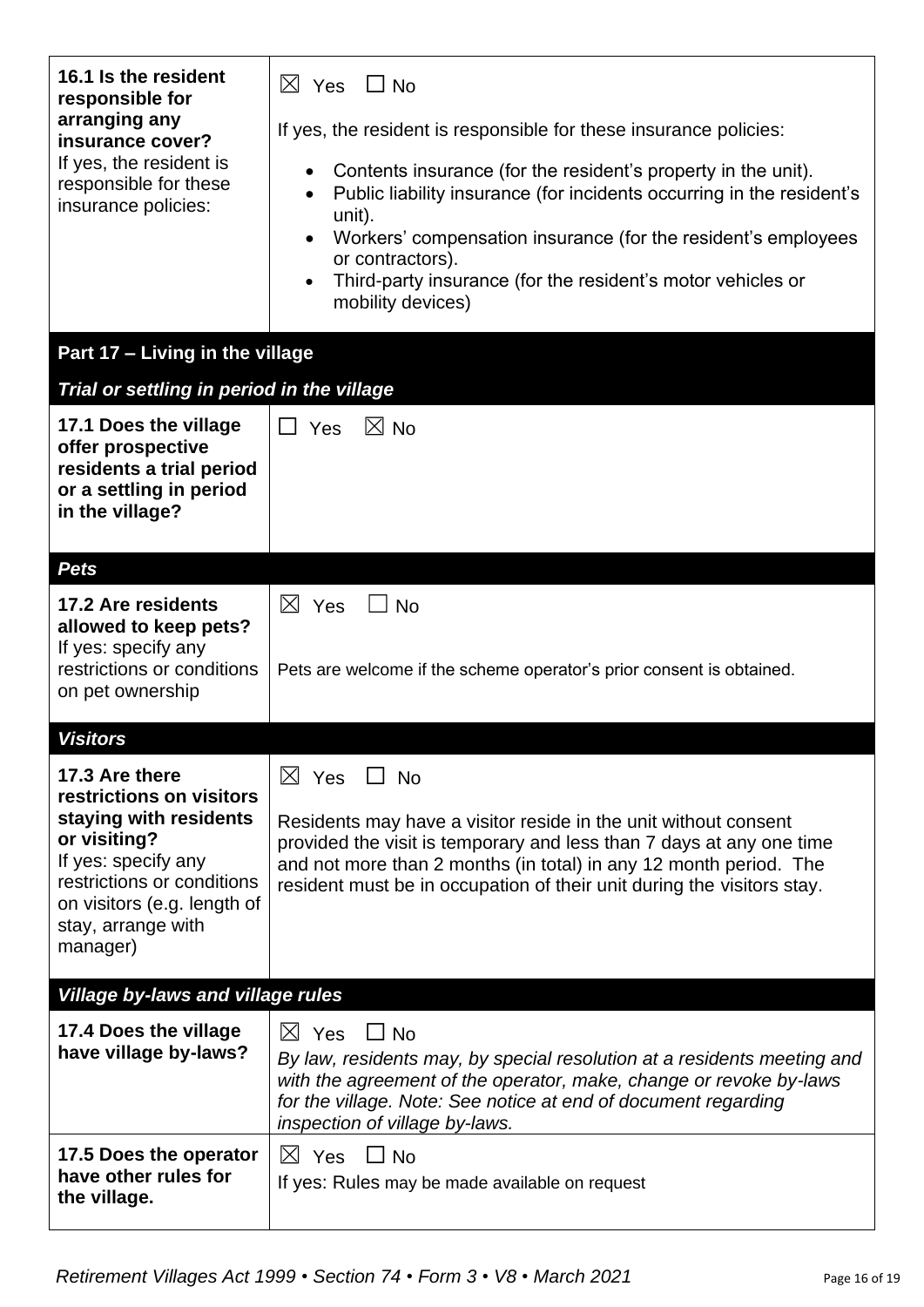| <b>Resident input</b>                                                                                                                                                                                                                                                                                                                                                                                                  |                                                                                                                                                                                                                                                                                                                                                                                                                                                   |  |
|------------------------------------------------------------------------------------------------------------------------------------------------------------------------------------------------------------------------------------------------------------------------------------------------------------------------------------------------------------------------------------------------------------------------|---------------------------------------------------------------------------------------------------------------------------------------------------------------------------------------------------------------------------------------------------------------------------------------------------------------------------------------------------------------------------------------------------------------------------------------------------|--|
| 17.6 Does the village<br>have a residents<br>committee established<br>under the Retirement<br><b>Villages Act 1999?</b>                                                                                                                                                                                                                                                                                                | $\boxtimes$ Yes $\Box$ No<br>By law, residents are entitled to elect and form a residents committee<br>to deal with the operator on behalf of residents about the day-to-day<br>running of the village and any complaints or proposals raised by                                                                                                                                                                                                  |  |
|                                                                                                                                                                                                                                                                                                                                                                                                                        | residents.<br>You may like to ask the village manager about an opportunity to talk<br>with members of the resident committee about living in this village.                                                                                                                                                                                                                                                                                        |  |
| <b>Part 18 - Accreditation</b>                                                                                                                                                                                                                                                                                                                                                                                         |                                                                                                                                                                                                                                                                                                                                                                                                                                                   |  |
| 18.1 Is the village<br>voluntarily accredited<br>through an industry-<br>based accreditation<br>scheme?                                                                                                                                                                                                                                                                                                                | $\boxtimes$ No, village is not accredited<br>$\Box$ Yes, village is voluntarily accredited through:                                                                                                                                                                                                                                                                                                                                               |  |
| Note: Retirement village accreditation schemes are industry-based schemes. The Retirement<br>Villages Act 1999 does not establish an accreditation scheme or standards for retirement villages.                                                                                                                                                                                                                        |                                                                                                                                                                                                                                                                                                                                                                                                                                                   |  |
| Part 19 - Waiting list                                                                                                                                                                                                                                                                                                                                                                                                 |                                                                                                                                                                                                                                                                                                                                                                                                                                                   |  |
| 19.1 Does the village<br>maintain a waiting list<br>for entry?                                                                                                                                                                                                                                                                                                                                                         | $\boxtimes$ No<br>$\Box$ Yes                                                                                                                                                                                                                                                                                                                                                                                                                      |  |
| <b>Access to documents</b>                                                                                                                                                                                                                                                                                                                                                                                             |                                                                                                                                                                                                                                                                                                                                                                                                                                                   |  |
| The following operational documents are held by the retirement village scheme operator<br>and a prospective resident or resident may make a written request to the operator to<br>inspect or take a copy of these documents free of charge. The operator must comply with<br>the request by the date stated by the prospective resident or resident (which must be at<br>least seven days after the request is given). |                                                                                                                                                                                                                                                                                                                                                                                                                                                   |  |
| Certificate of registration for the retirement village scheme<br>$\boxtimes$<br>Certificate of title or current title search for the retirement village land<br>$\Box$<br>Village site plan<br>$\boxtimes$<br>$\boxtimes$<br>Plans showing the location, floor plan or dimensions of accommodation units in the village<br>Plans of any units or facilities under construction<br>$\Box$                               |                                                                                                                                                                                                                                                                                                                                                                                                                                                   |  |
| Development or planning approvals for any further development of the village<br>$\Box$<br>$\Box$<br>An approved redevelopment plan for the village under the Retirement Villages Act<br>An approved transition plan for the village<br>$\Box$<br>$\Box$<br>An approved closure plan for the village<br>$\boxtimes$<br>The annual financial statements and report presented to the previous annual meeting              |                                                                                                                                                                                                                                                                                                                                                                                                                                                   |  |
| $\boxtimes$<br>$\Box$                                                                                                                                                                                                                                                                                                                                                                                                  | of the retirement village<br>Statements of the balance of the capital replacement fund, or maintenance reserve fund<br>or general services charges fund (or income and expenditure for general services) at the<br>end of the previous three financial years of the retirement village<br>Statements of the balance of any Body Corporate administrative fund or sinking fund at the<br>end of the previous three years of the retirement village |  |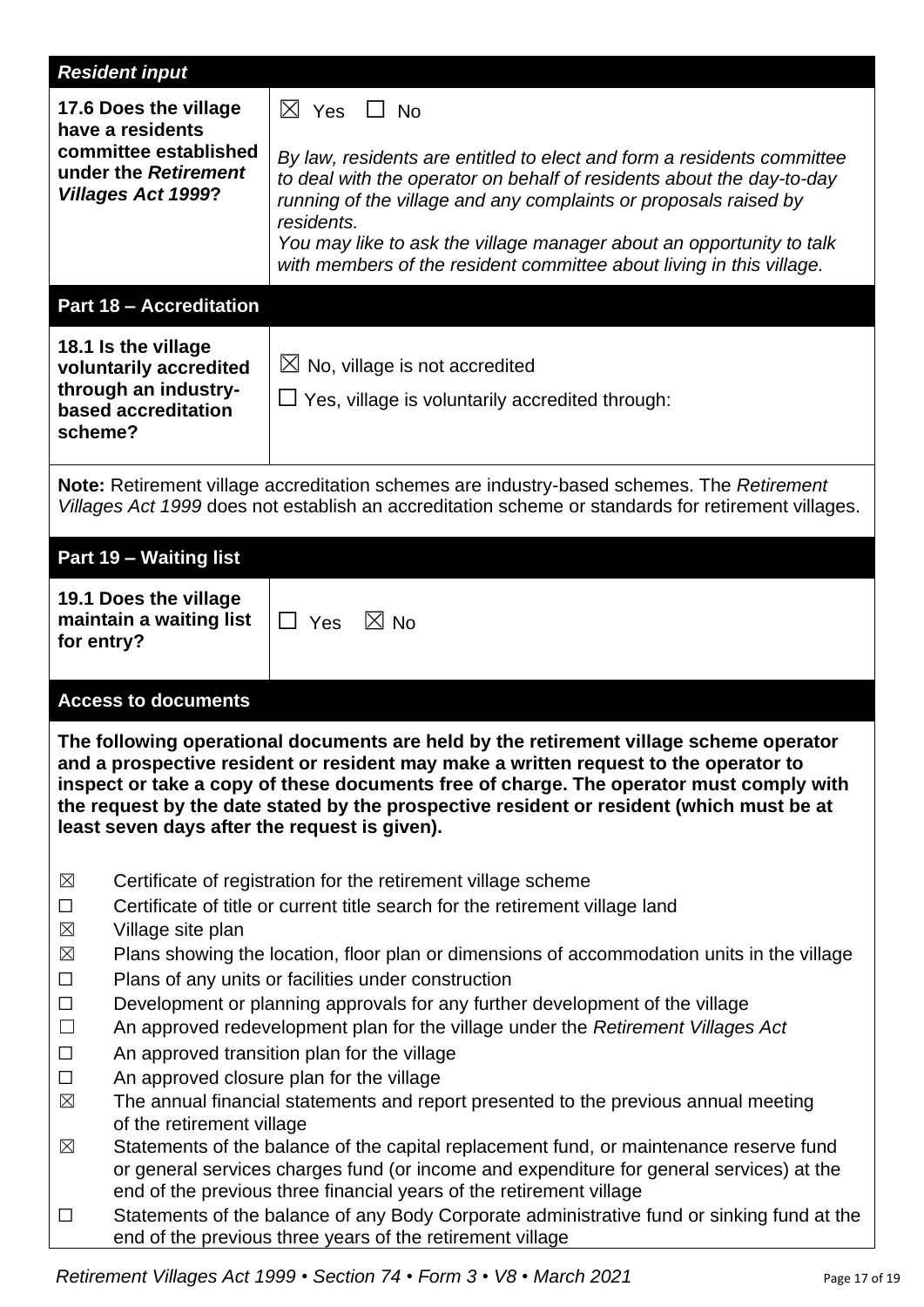- $\boxtimes$  Examples of contracts that residents may have to enter into
- $\boxtimes$  Village dispute resolution process
- ☐ Village by-laws
- $\boxtimes$  Village insurance policies and certificates of currency
- $\boxtimes$  A current public information document (PID) continued in effect under section 237I of the Act (this applies to existing residence contracts)

*An example request form containing all the necessary information you must include in your request is available on the Department of Housing and Public Works website.*

## **Further Information**

If you would like more information, contact the Department of Housing and Public Works on 13 QGOV (13 74 68) or visit our website at **[www.hpw.qld.gov.au](http://www.hpw.qld.gov.au/)**

### **General Information**

General information and fact sheets on retirement villages: [www.qld.gov.au/retirementvillages](http://www.qld.gov.au/retirementvillages) For more information on retirement villages and other seniors living options: [www.qld.gov.au/seniorsliving](http://www.qld.gov.au/seniorsliving)

### **Regulatory Services, Department of Housing and Public Works**

Regulatory Services administers the *Retirement Villages Act 1999*. This includes investigating complaints and alleged breaches of the Act. Department of Housing and Public Works GPO Box 690, Brisbane, QLD 4001 Phone: 07 3008 3450 Email: regulatoryservices@hpw.qld.gov.au Website: [www.hpw.qld.gov.au/housing](http://www.hpw.qld.gov.au/housing)

## **Queensland Retirement Village and Park Advice Service (QRVPAS)**

Specialist service providing free information and legal assistance for residents and prospective residents of retirement villages and manufactured home parks in Queensland. Caxton Legal Centre Inc. 1 Manning Street, South Brisbane, QLD 4101 Phone: 07 3214 6333 Email: caxton@caxton.org.au Website: [www.caxton.org.au](http://www.caxton.org.au/)

## **Department of Human Services (Australian Government)**

Information on planning for retirement and how moving into a retirement village can affect your pension Phone: 132 300

Website: [www.humanservices.gov.au/individuals/subjects/age-pension-and-planning-your](file:///C:/Users/juliet.gross/AppData/Roaming/Microsoft/Word/www.humanservices.gov.au/individuals/subjects/age-pension-and-planning-your-retirement)[retirement](file:///C:/Users/juliet.gross/AppData/Roaming/Microsoft/Word/www.humanservices.gov.au/individuals/subjects/age-pension-and-planning-your-retirement)